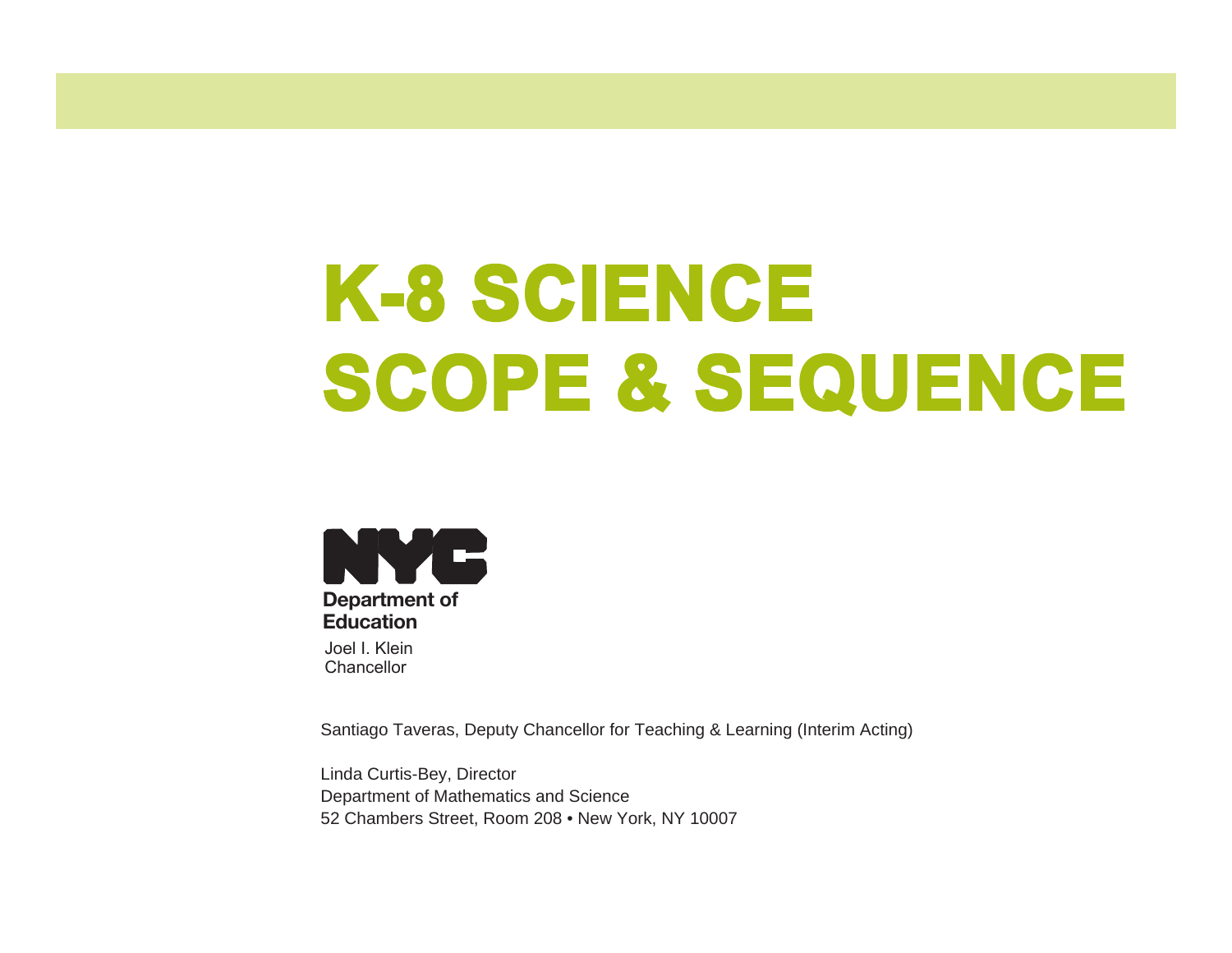#### *inquiry skills*

#### *INQUIRY SKILLS – BASED ON NYS MST STANDARDS 1, 2, 6, and 7 (Kindergarten – Grade 8)*

Science process skills should be based on a series of discoveries. Students learn most effectively when they have a central role in the discovery process. The MST Standards 1, 2, 6 and 7 (which are standards that are assessed on the New York State and New York City assessments) reflect a student-centered, problem-solving approach to science. Inquiry and Process Skills should be an integral part of each unit of study. The application of these skills allows students to investigate important issues in the world around them. These process skills should be incorporated into students' instruction as developmentally appropriate.

Classifying – arranging or distributing objects, events, or information representing objects or events in classes according to some method or system

Communicating – giving oral and written explanations or graphic representations of observations

Comparing and contrasting – identifying similarities and differences between or among objects, events, data, systems, etc.

Creating models – displaying information, using multisensory representations

Gathering and organizing data – collecting information about objects and events which illustrate a specific situation

Generalizing – drawing general conclusions from particulars

Identifying variables – recognizing the characteristics of objects or factors in events that are constant or change

Inferring – drawing a conclusion based on prior experiences

Interpreting data – analyzing data that have been obtained and organized by determining apparent patterns or relationships in the data

Making decisions – identifying alternatives and choosing a course of action from among the alternatives after basing the judgment for the selection on justifiable reasons

Manipulating materials – handling or treating materials and equipment safely, skillfully, and effectively

Measuring – making quantitative observations by comparing to a conventional or nonconventional standard

Observing – becoming aware of an object or event by using any of the senses (or extensions of the senses) to identify properties

Predicting – making a forecast of future events or conditions expected to exist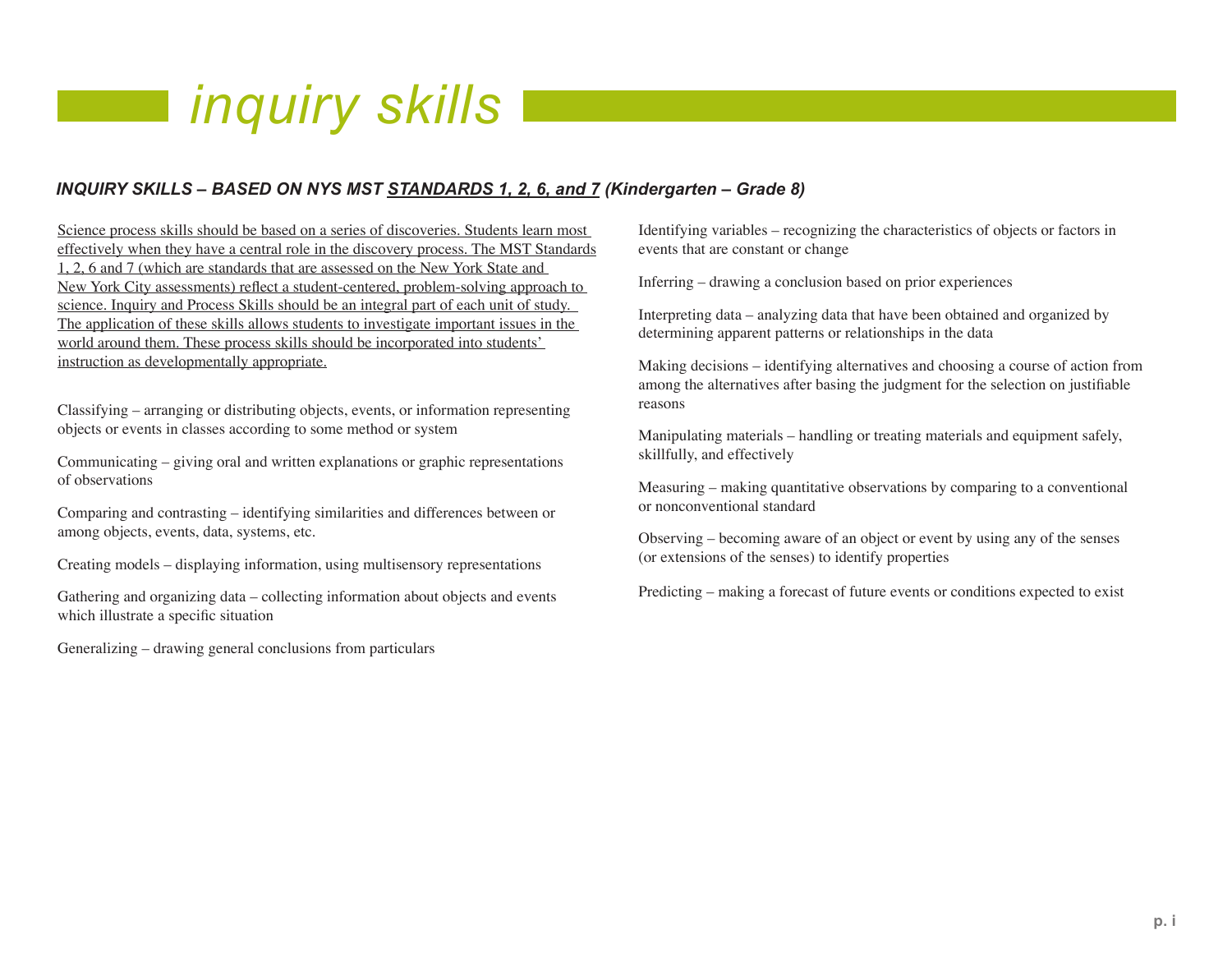#### *process skills*

#### *PROCESS SKILLS – BASED ON NYS MST STANDARD FOUR (Kindergarten – Grade 4)\**

Science is an ongoing process. Most often there is a question or problem that initiates an investigation searching for a possible solution or solutions. There is no single prescribed scientific method to govern an investigation. It is important that students practice the skills outlined below. For younger students, the emphasis is on discovery. For older students, the emphasis is on formulating and investigating their own questions.

*Note: The use of "e.g." denotes examples that may be used for in-depth study. The terms "for example" and "such as" denote material that is testable. Items in parentheses denote further definition of the word(s) preceding the item and are testable.*

#### **General Skills**

- i. Follow safety procedures in the classroom, laboratory, and field.
- ii. Safely and accurately use the following tools:
	- hand lens • thermometer  $(C^{\circ}, F^{\circ})$
	- ruler (metric) • measuring cups
	- balance
	- gram weights • timepiece(s)
	- spring scale
- iii. Develop an appreciation of and respect for all learning environments (classroom, laboratory, field, etc.).
- iv. Manipulate materials through teacher direction and free discovery.

• graduated cylinder

- v. Use information systems appropriately.
- vi. Select appropriate standard and nonstandard measurement tools for measurement activities.
- vii. Estimate, find, and communicate measurements, using standard and nonstandard units.
- viii. Use and record appropriate units for measured or calculated values.
- ix. Order and sequence objects and/or events.
- x. Classify objects according to an established scheme.
- xi. Generate a scheme for classification.
- xiii. Observe, analyze, and report observations of objects and events.
- xiv. Observe, identify, and communicate patterns.
- xv. Observe, identify, and communicate cause-and-effect relationships.
- xvi. Generate appropriate questions (teacher- and student-based) in response to observations, events, and other experiences.
- xvii. Observe, collect, organize, and appropriately *graph* data, then accurately interpret results.
- xviii. Collect and organize data, choosing the appropriate representation:
	- journal entries
	- *graphs*
	- drawings/pictorial representations
- xix. Make predictions based on prior experiences and/or information.
- xx. Compare and contrast organisms/objects/events in the living and physical environments.
- xxi. Identify and control variables/factors.
- xxii. Plan, design, and implement a short-term and long-term investigation based on a student- or teacher-posed problem.
- xxiii. Communicate procedures and conclusions through oral and written presentations.
- \* *In grades 5-8 the process skills are content-specific and are integrated into the units of study.*

#### **Major Understandings Focused On Health**

The following Major Understandings from the NYS Elementary Science Core Curriculum should be covered in grades K-4:

**LE 5.3a** Humans need a variety of healthy foods, exercise, and rest in order to grow and maintain good health.

**LE 5.3b** Good health habits include hand washing and personal cleanliness; avoiding harmful substances (including alcohol, tobacco, illicit drugs); eating a balanced diet; engaging in regular exercise.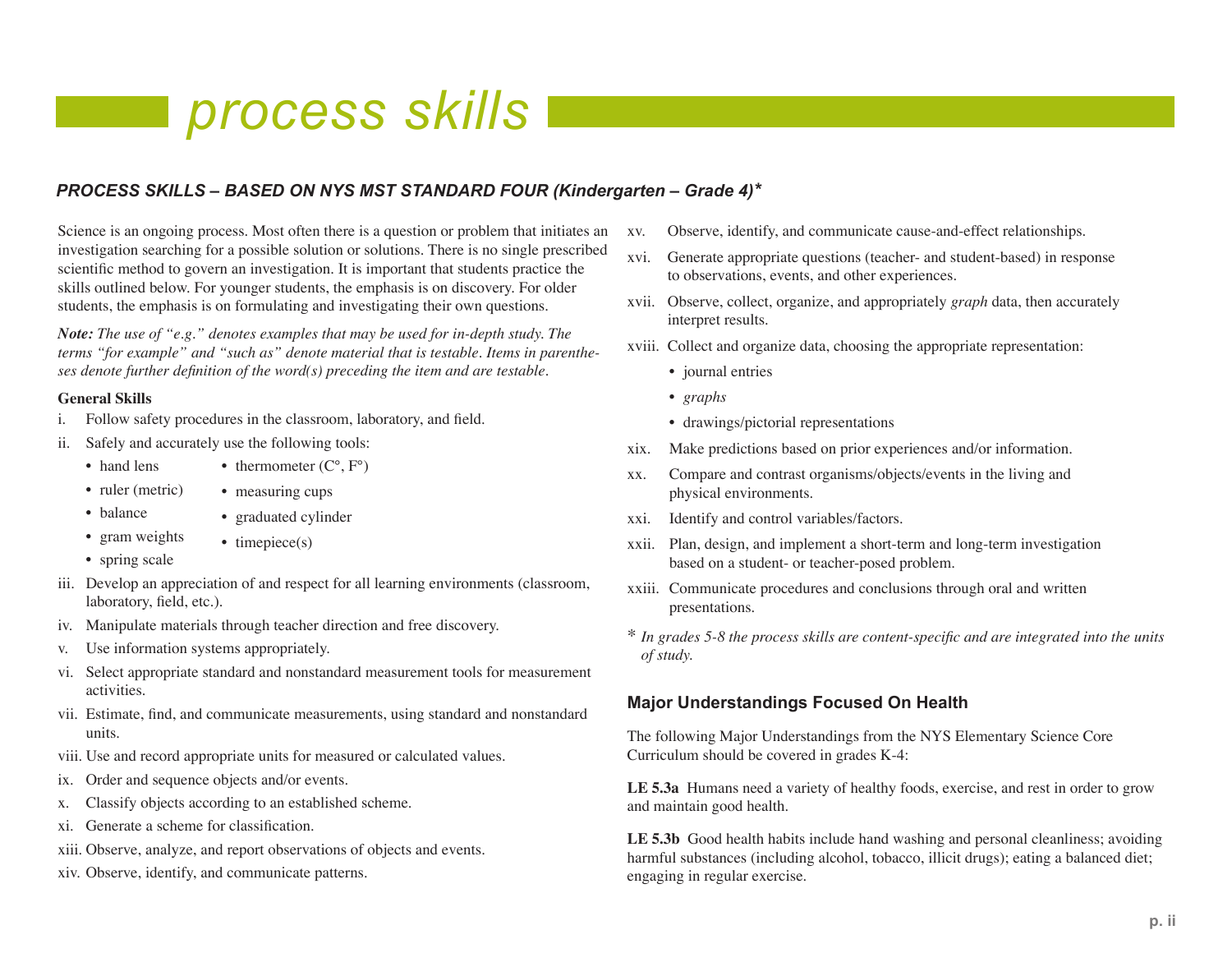## *kindergarten*

| <b>UNIT 1 (Previously Unit 2)</b><br><b>TREES THROUGH THE SEASONS</b>                                                                                                                                               | <b>UNIT 2 (Previously Unit 1)</b><br><b>EXPLORING PROPERTIES</b>                                                                                                                                                                                                                             | <b>UNIT 3 (Same)</b><br><b>ANIMALS</b>                                                                                                                                                                                                                                                                                                             |
|---------------------------------------------------------------------------------------------------------------------------------------------------------------------------------------------------------------------|----------------------------------------------------------------------------------------------------------------------------------------------------------------------------------------------------------------------------------------------------------------------------------------------|----------------------------------------------------------------------------------------------------------------------------------------------------------------------------------------------------------------------------------------------------------------------------------------------------------------------------------------------------|
| What are some changes we see<br>in trees during the year?                                                                                                                                                           | How do we observe and describe objects?                                                                                                                                                                                                                                                      | <b>What are animals?</b>                                                                                                                                                                                                                                                                                                                           |
| LE 1.1b<br>Identify the basic needs of organisms<br>to live and thrive:<br>LE 1.2a<br>$LE$ 4.2a<br>• Needs of plants to live and thrive<br>LE 5.1a<br>(e.g., air, water, light)<br>• Living things grow and change. | Observe and describe physical proper-<br>PS 3.1b,c<br>ties of objects using all of the appropriate<br>senses:<br>· Size, shape, texture, weight, color, etc.<br>• Determine whether objects are alike or<br>different                                                                        | LE 1.1a<br>Identify the basic needs of organisms<br>to live and thrive:<br>LE 1.2a<br>$LE$ 4.1g<br>• Needs of animals to live and thrive<br>LE 4.2a<br>(e.g., air, water, food, shelter)<br>LE 5.1a<br>• Living things grow and change.<br>LE 3.1a<br>Observe and compare the different structures<br>that enable each animal to live and thrive:  |
| LE 3.1b<br>Observe and compare the different<br>structures that enable each plant to<br>live and thrive:<br>• Roots, leaves, stems, flowers, seeds<br>$LE$ 3.1 $c$<br>Observe adaptations of plants:                | Observe and describe physical properties<br>PS $3.1c,d,e,g$<br>of objects using appropriate tools:<br>• Hot/cold (thermometer)<br>• Weight (pan balance)<br>• Measurement (nonstandard units)<br>including bigger/smaller, more/less,<br>capacity of liquids<br>• Observations (hand lenses) | · Wings, legs, fins, eyes, nose, ears,<br>tongue, skin, claws, etc.<br>LE 1.1c,d<br>Make clear that nonliving things do not<br>live and thrive.<br>LE 2.2a<br>Recognize that living things have<br>offspring and that offspring closely<br>resembles its parents:                                                                                  |
| LE 5.2a<br>• Plants respond to changes in the<br>environment including seasonal<br>changes such as:<br>-Leaves falling in autumn and<br>forming in springtime<br>-Flowers blooming                                  | Observe, describe, and identify the<br>PS 3.1b,c,e<br>properties of materials (e.g., wood,<br>plastic, metal).<br>PS 3.1f<br>Sort or group objects according to their<br>properties:<br>• Texture, color, shape, etc.<br>• Sink and float                                                    | • Dogs /puppies, cats/kittens, cows/<br>calves, ducks/ducklings, frogs/tadpoles<br>LE 5.2e<br>Observe physical animal characteristics<br>that are influenced by changing environ-<br>mental conditions such as:<br>• Coat thickness in winter, rabbits<br>changing fur color, shedding of fur<br>Observe that some animal behaviors are<br>LE 5.2f |
|                                                                                                                                                                                                                     |                                                                                                                                                                                                                                                                                              | influenced by environmental conditions:<br>• Nest building, hibernation, migration                                                                                                                                                                                                                                                                 |

The right hand column in each unit represents the Major Understandings taken from the New York State Elementary Science Core Curriculum, available at http://www.emsc.nysed.gov/ciai/mst/pub/ elecoresci.pdf. PS = Physical Setting, Standard 4. Science process skills should be based on a series of discoveries. Students learn most effectively when they have a central role in the discovery process. To that end, MST Standards 1, 2, 6 and 7 incorporate in the science core curriculum a student-centered, problem-solving approach to science. Inquiry and Process Skills should be an integral part of each unit of study. For Major Understandings in science related to health, please see page ii.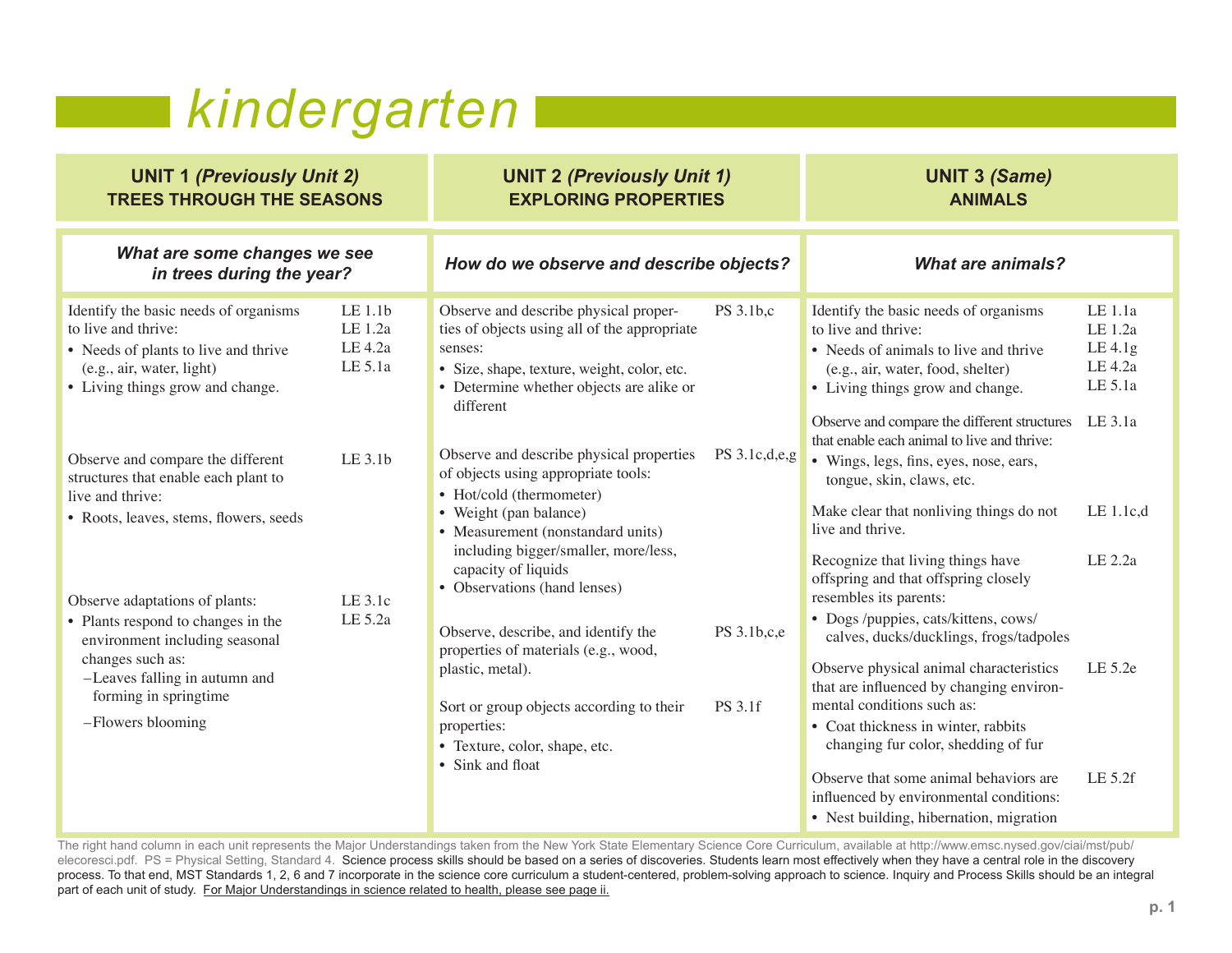#### **grade** 1

| <b>UNIT 1 (Previously Unit 3)</b><br><b>ANIMAL DIVERSITY</b>                                                                                                                                                                                                                                                                                                                                                                                                                                                                                                                                                                                                                                                                                                                                                                                       |                                                                                                         | <b>UNIT 2 (Previously Unit 1)</b><br><b>PROPERTIES OF MATTER</b>                                                                                                                                                                                                                                                                                                                                                                                                                                                                                                                                                                                                                                                                                                                                                                                                                                                                                                                                                                                                                                                   |                                                                                | <b>UNIT 3 (Previously Unit 2)</b><br><b>WEATHER AND SEASONS</b>                                                                                                                                                                                                                                                                                                                                                                                                                                                                                                                                                                                                                                                                                                                                                                                                                  |                                                                                                  |
|----------------------------------------------------------------------------------------------------------------------------------------------------------------------------------------------------------------------------------------------------------------------------------------------------------------------------------------------------------------------------------------------------------------------------------------------------------------------------------------------------------------------------------------------------------------------------------------------------------------------------------------------------------------------------------------------------------------------------------------------------------------------------------------------------------------------------------------------------|---------------------------------------------------------------------------------------------------------|--------------------------------------------------------------------------------------------------------------------------------------------------------------------------------------------------------------------------------------------------------------------------------------------------------------------------------------------------------------------------------------------------------------------------------------------------------------------------------------------------------------------------------------------------------------------------------------------------------------------------------------------------------------------------------------------------------------------------------------------------------------------------------------------------------------------------------------------------------------------------------------------------------------------------------------------------------------------------------------------------------------------------------------------------------------------------------------------------------------------|--------------------------------------------------------------------------------|----------------------------------------------------------------------------------------------------------------------------------------------------------------------------------------------------------------------------------------------------------------------------------------------------------------------------------------------------------------------------------------------------------------------------------------------------------------------------------------------------------------------------------------------------------------------------------------------------------------------------------------------------------------------------------------------------------------------------------------------------------------------------------------------------------------------------------------------------------------------------------|--------------------------------------------------------------------------------------------------|
| How are animals alike and<br>different?                                                                                                                                                                                                                                                                                                                                                                                                                                                                                                                                                                                                                                                                                                                                                                                                            |                                                                                                         | What are some properties of<br>solids, liquids, and gases?                                                                                                                                                                                                                                                                                                                                                                                                                                                                                                                                                                                                                                                                                                                                                                                                                                                                                                                                                                                                                                                         |                                                                                | What are some of the changes we notice<br>between seasons?                                                                                                                                                                                                                                                                                                                                                                                                                                                                                                                                                                                                                                                                                                                                                                                                                       |                                                                                                  |
| Identify, describe, and compare the<br>physical structures of animals (e.g., body<br>coverings, sensory organs, appendages,<br>beaks).<br>Identify, in animals, the relationship<br>between the physical structures and<br>the functions of those structures<br>(e.g., obtaining food and water,<br>protection, movement, support).<br>Compare and contrast the physical<br>characteristics in animals.<br>Describe how physical traits help a<br>species to survive (e.g., giraffe's neck,<br>turtle's shell).<br>Observe how animals grow and change in LE 2.2a<br>predictable ways:<br>• Animals closely resemble their parents<br>and other individuals in their species.<br>• Some traits of living things have been<br>inherited (e.g., number of limbs).<br>Describe animal life cycles and life spans<br>(e.g., baby/adult, puppy to dog). | LE 3.1a<br>LE 1.1a<br>LE 3.1a<br>LE 3.1a<br>LE 3.1a<br>LE 3.1c<br>LE 2.1a<br>LE 2.2b<br>LE $4.1a,e,f,g$ | Observe and describe the three states of matter: PS 3.2a<br>• Liquids take the shape of the containers they<br>are in.<br>• Air does not have a definite shape.<br>• Solids have a definite shape.<br>Observe and describe how water evaporates<br>when left in an open container (liquid water<br>changes into gas as it moves into the air).<br>Observe that the material(s) of which an object PS 3.1e<br>is made determines some specific properties of<br>the object (sinking/floatation, solubility).<br>Predict, observe, and examine different<br>substances to determine their ability to mix<br>with water (e.g., oil, water; sugar, water;<br>sand, water).<br>Use tools such as hand lenses, rulers, thermom- PS 3.1e<br>eters, and balances to observe and measure the<br>properties of materials.<br>Test objects to determine whether they sink or PS 3.1e,f<br>float:<br>· Different materials (plastic, rubber, etc.)<br>• Different shapes<br>• Boat design<br>Observe, and describe the change of objects<br>when placed in different environments.<br>• Hot and cold<br>• Lighting and shadows | <b>PS 2.1c</b><br><b>PS</b> 3.2c<br>PS 3.1f<br><b>PS</b> 3.2c<br>PS 3.1c,d,e,g | Observe and describe weather conditions<br>that occur during each season.<br>Observe, measure, record, and compare<br>weather data throughout the year<br>(e.g., cloud cover, cloud types, wind<br>speed and direction, precipitation) by<br>using thermometers, anemometers,<br>wind vanes, and rain gauges.<br>Compare temperatures in different<br>locations (e.g., inside, outside, in the<br>sun, in the shade).<br>Compare day and night temperatures.<br>Illustrate and describe how the sun<br>appears to move during the day.<br>Illustrate and describe how the moon<br>changes appearance over time (phases of<br>the moon).<br>Describe the 24 hour day/night<br>cycle(time).<br>Observe and record the changes in the sun's<br>and other stars' position, and the moon's ap-<br>pearance relative to time of day and month,<br>and note the pattern of this change. | <b>PS</b> 1.1a<br>PS 2.1a,b<br>PS 1.1a<br>PS 3.1g<br>PS 1.1a<br><b>PS 1.1b</b><br><b>PS</b> 1.1c |
|                                                                                                                                                                                                                                                                                                                                                                                                                                                                                                                                                                                                                                                                                                                                                                                                                                                    |                                                                                                         | $\bullet$ Color<br>• Wet and dry                                                                                                                                                                                                                                                                                                                                                                                                                                                                                                                                                                                                                                                                                                                                                                                                                                                                                                                                                                                                                                                                                   |                                                                                | Recognize that the sun's energy warms<br>the air.                                                                                                                                                                                                                                                                                                                                                                                                                                                                                                                                                                                                                                                                                                                                                                                                                                | <b>PS 4.2a</b>                                                                                   |

The right hand column in each unit represents the Major Understandings taken from the New York State Elementary Science Core Curriculum, available at http://www.emsc.nysed.gov/ciai/mst/pub/ elecoresci.pdf. PS = Physical Setting, Standard 4. Science process skills should be based on a series of discoveries. Students learn most effectively when they have a central role in the discovery process. To that end, MST Standards 1, 2, 6 and 7 incorporate in the science core curriculum a student-centered, problem-solving approach to science. Inquiry and Process Skills should be an integral part of each unit of study. For Major Understandings in science related to health, please see page ii.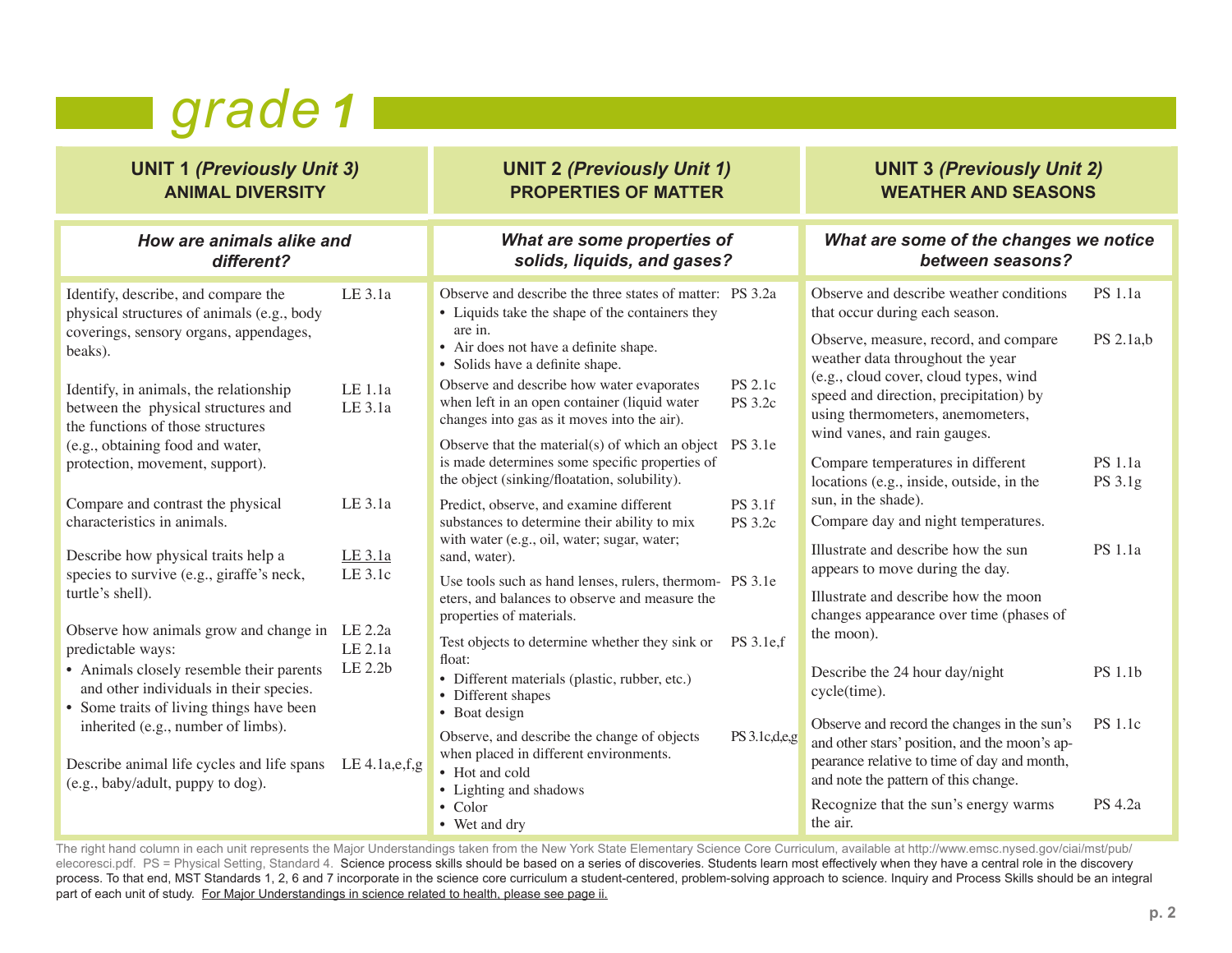#### **grade** 2

| <b>UNIT 1 (Previously Unit 2)</b><br><b>EARTH MATERIALS</b>                                                           |                                       | <b>UNIT 2 (Previously Unit 1)</b><br><b>FORCES AND MOTION</b>                                                           |                    | <b>UNIT 3 (Same)</b><br><b>PLANT DIVERSITY</b>                                                                                                                                                                                                                                                                            |                                          |  |
|-----------------------------------------------------------------------------------------------------------------------|---------------------------------------|-------------------------------------------------------------------------------------------------------------------------|--------------------|---------------------------------------------------------------------------------------------------------------------------------------------------------------------------------------------------------------------------------------------------------------------------------------------------------------------------|------------------------------------------|--|
| <b>What materials make up the Earth?</b>                                                                              |                                       | <b>What causes objects to move?</b>                                                                                     |                    | How are plants alike and different?                                                                                                                                                                                                                                                                                       |                                          |  |
| Observe and describe the basic properties<br>and components of soil:<br>• Living components<br>• Nonliving components | PS 2.1d                               | Observe and describe the position of an<br>object relative to another object (over,<br>under, on top of, next to).      | PS 5.1a            | Identify and compare the physical<br>structures of a variety of plant parts<br>(seeds, leaves, stems, flowers, roots).                                                                                                                                                                                                    | LE 3.1b                                  |  |
| Investigate different types of soil<br>according to:<br>$\bullet$ Color                                               | PS 2.1d<br>PS 3.1b,c,d<br>PS 3.1e,f,g | Identify a force as push or a pull                                                                                      | PS 5.1             | Observe and describe how plants grow<br>and change in predictable ways:<br>• Plants closely resemble their parents<br>and other individuals of their species                                                                                                                                                              | LE 2.1a<br>LE 2.2 a,b                    |  |
| • Texture<br>• Materials<br>• Capacity to retain water                                                                |                                       | Demonstrate how the position or<br>direction of an object can be changed by<br>pushing or pulling (forces and motion):  | PS 5.1b<br>PS 5.1c | • Some traits of living things have been<br>inherited (e.g., color of flower)                                                                                                                                                                                                                                             |                                          |  |
| Explore how erosion and deposition are<br>the result of interactions between air,<br>wind, water, and land.           | PS 2.1d                               | • Change the direction of objects by<br>pushing and pulling using blocks,<br>ramps, cars, and balls.<br>-Inclined plane |                    | Observe plant life cycles and life spans.<br>Observe that plants reproduce from:<br>• Seeds, bulbs and cuttings                                                                                                                                                                                                           | LE 4.1a,b,c,d<br>LE 4.1 a,b,d            |  |
| Observe and describe the physical<br>properties of rocks (size, shape, color,<br>presence of fossils).                | PS 3.1b,c<br>PS 3.1d,e                | Identify gravity as a force that pulls<br>objects down:                                                                 | PS 5.1c            | Describe the basic needs of plants:<br>• Light, air, water, soil (nutrients)                                                                                                                                                                                                                                              | LE 1.1b                                  |  |
| Compare and sort rocks by size, color,<br>luster, texture, patterns, hardness/softness.                               | PS 3.1f                               | • The balance scale<br>• Balance and the center of gravity                                                              |                    | Describe the basic life functions of plants:<br>$\bullet$ Grow<br>• Take in nutrients                                                                                                                                                                                                                                     | LE 1.1b<br>LE 1.2a<br>LE 4.1b<br>LE 5.1a |  |
| Make clear that nonliving things can be<br>human-created or naturally occurring.                                      | LE 1.1d                               | Observe and describe how the force of<br>gravity can affect objects through air,<br>liquids, and solids.                | PS 5.2a            | • Reproduce<br>Observe that plants respond to changes<br>in their environment (e.g., the leaves of<br>some green plants change position as the<br>direction of light changes; the parts of<br>some plants undergo seasonal changes<br>that enable the plant to grow, seeds to<br>germinate, and leaves to form and grow). | LE 5.2a                                  |  |

The right hand column in each unit represents the Major Understandings taken from the New York State Elementary Science Core Curriculum, available at http://www.emsc.nysed.gov/ciai/mst/pub/ elecoresci.pdf. PS = Physical Setting, Standard 4. Science process skills should be based on a series of discoveries. Students learn most effectively when they have a central role in the discovery process. To that end, MST Standards 1, 2, 6 and 7 incorporate in the science core curriculum a student-centered, problem-solving approach to science. Inquiry and Process Skills should be an integral part of each unit of study. For Major Understandings in science related to health, please see page ii.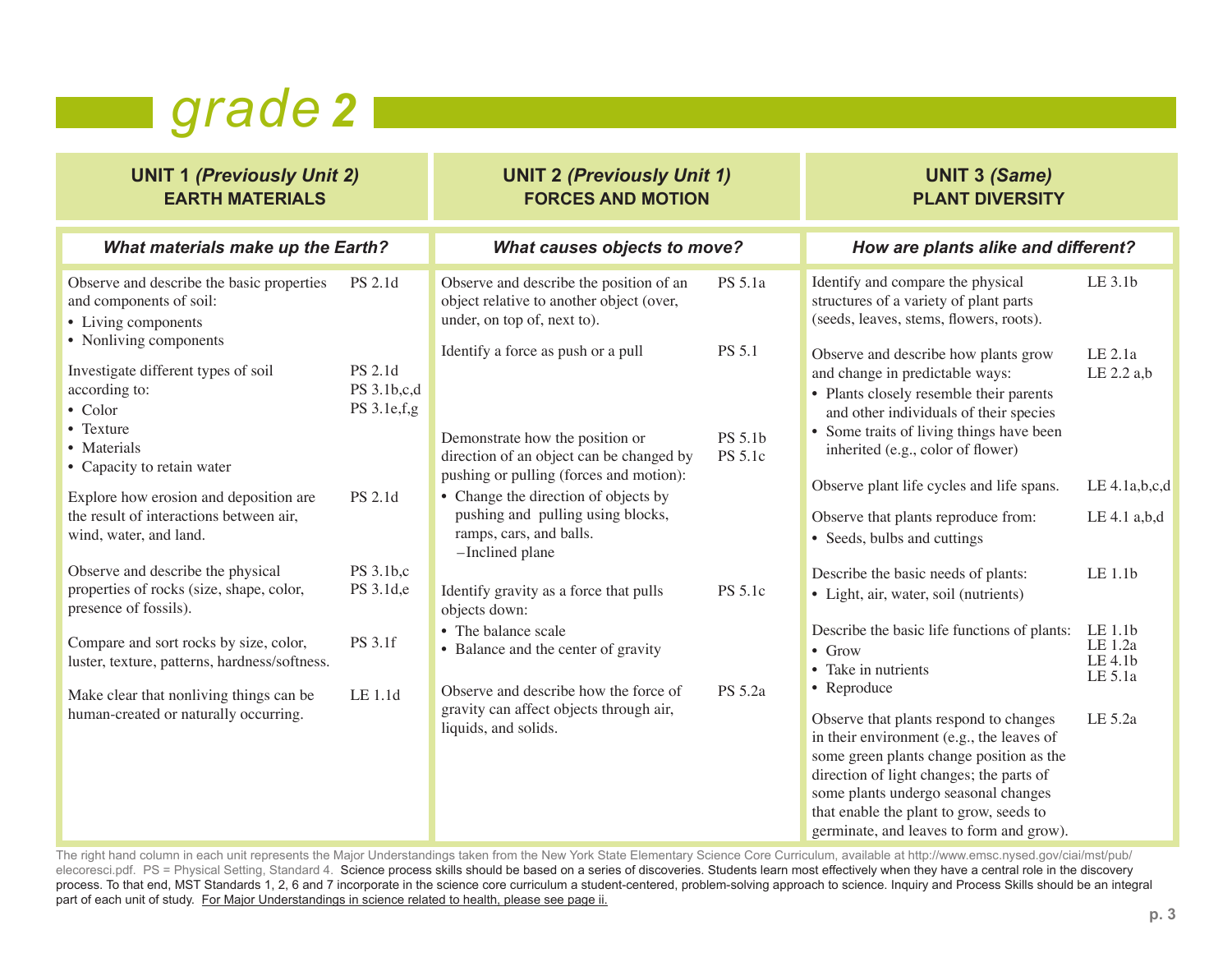|                                                                                                                                                                                                                                                                                                                                                                                                                                                                       | grade 3                                                                                                                                                                                                                                                                                                                                                                                                                                                                                                                                                                                                                                                                                                                                                                                                                                                                                                                                                                        |                                                                                                                                                                                                                                                                                                                                                                                                                                                                                                                                                                                              |                                                                                                                                                                                                                                                                                                                                                                                                                                                                                                                                                                                                                                                                                                                                                                                                                                                                                                                                                                                                                                                                                                                                                                                                   |  |  |  |  |
|-----------------------------------------------------------------------------------------------------------------------------------------------------------------------------------------------------------------------------------------------------------------------------------------------------------------------------------------------------------------------------------------------------------------------------------------------------------------------|--------------------------------------------------------------------------------------------------------------------------------------------------------------------------------------------------------------------------------------------------------------------------------------------------------------------------------------------------------------------------------------------------------------------------------------------------------------------------------------------------------------------------------------------------------------------------------------------------------------------------------------------------------------------------------------------------------------------------------------------------------------------------------------------------------------------------------------------------------------------------------------------------------------------------------------------------------------------------------|----------------------------------------------------------------------------------------------------------------------------------------------------------------------------------------------------------------------------------------------------------------------------------------------------------------------------------------------------------------------------------------------------------------------------------------------------------------------------------------------------------------------------------------------------------------------------------------------|---------------------------------------------------------------------------------------------------------------------------------------------------------------------------------------------------------------------------------------------------------------------------------------------------------------------------------------------------------------------------------------------------------------------------------------------------------------------------------------------------------------------------------------------------------------------------------------------------------------------------------------------------------------------------------------------------------------------------------------------------------------------------------------------------------------------------------------------------------------------------------------------------------------------------------------------------------------------------------------------------------------------------------------------------------------------------------------------------------------------------------------------------------------------------------------------------|--|--|--|--|
| <b>UNIT1</b><br><b>MATTER</b>                                                                                                                                                                                                                                                                                                                                                                                                                                         | <b>UNIT 2</b><br><b>ENERGY</b>                                                                                                                                                                                                                                                                                                                                                                                                                                                                                                                                                                                                                                                                                                                                                                                                                                                                                                                                                 | <b>UNIT 3</b><br><b>SIMPLE MACHINES</b>                                                                                                                                                                                                                                                                                                                                                                                                                                                                                                                                                      | <b>UNIT 4</b><br><b>PLANT AND ANIMAL</b><br><b>ADAPTATIONS</b>                                                                                                                                                                                                                                                                                                                                                                                                                                                                                                                                                                                                                                                                                                                                                                                                                                                                                                                                                                                                                                                                                                                                    |  |  |  |  |
| What are some of the<br>properties of matter?                                                                                                                                                                                                                                                                                                                                                                                                                         | What are some ways that<br>energy can be changed from<br>one form to another?                                                                                                                                                                                                                                                                                                                                                                                                                                                                                                                                                                                                                                                                                                                                                                                                                                                                                                  | How do simple machines help<br>us move objects?                                                                                                                                                                                                                                                                                                                                                                                                                                                                                                                                              | How are plants and<br>animals well-suited to live in<br>their environments?                                                                                                                                                                                                                                                                                                                                                                                                                                                                                                                                                                                                                                                                                                                                                                                                                                                                                                                                                                                                                                                                                                                       |  |  |  |  |
| PS 3.1 b,c<br>Measure, compare and<br>PS 3.1d,e<br>record physical properties<br>of objects using:<br>• Standard (metric) and<br>nonstandard units<br>• Appropriate tools<br>(e.g., rulers,<br>thermometers.<br>pan balances, spring<br>scales, graduated<br>cylinders, beakers)<br>PS 3.1b,c<br>Describe and compare the<br>physical properties of matter<br>(size, shape, mass/weight,<br>volume, flexibility, luster,<br>color, texture, hardness,<br>odor, etc.). | Observe, identify, and<br>PS 4.1a<br>describe a variety of forms<br>of energy:<br>• Sound<br>• Mechanical<br>$\bullet$ Heat<br>• Chemical • Electricity<br>Identify the evidence for<br>PS 4.2a,b<br>energy transformations<br>and how humans use these<br>energy transformations:<br>• Heat to light, chemical<br>to electrical, electrical to<br>sound, etc.<br>Observe and describe how<br>PS 4.1b,c,d<br>heat is conducted and can be.<br>transferred from one place<br>to another.<br>Observe and describe<br>PS 4.1f<br>different ways in which heat<br>can be released:<br>• Burning, rubbing (friction),<br>or combining one<br>substance with another.<br>Interactions of matter and<br>PS 4.1d<br>energy (e.g., electricity<br>lighting a bulb, dark colors<br>absorbing light, etc.).<br>Sound energy:<br>PS 4.1a,b,c<br>• Pitch (frequency)<br>PS 4.1d,g<br>• Vibrations<br>• Volume<br>• How sound travels through<br>solids, liquids, gases<br>• Noise pollution | Demonstrate how mechanical PS 5.1f<br>energy may cause change in<br>motion through the applica-<br>tion of force or the use of<br>simple machines such as:<br>• Levers, pulleys, inclined<br>planes<br>• Wheel and axle<br>Observe and describe how<br>PS 5.1d<br>the amount of change in the<br>motion of an object is<br>affected by friction<br>Observe and describe how<br>PS 5.1b<br>the position or direction of<br>motion of an object can be<br>changed by pushing or<br>pulling.<br>PS 5.1c<br>Observe how the force of<br>gravity pulls objects toward<br>the center of the Earth. | Describe how all living things<br>LE 5.1a.b<br>grow, take in nutrients, breathe,<br>reproduce and eliminate waste.<br>$LE$ 3.1b.c<br>Describe how plants must be<br>adapted to their environment in<br>LE 5.2a<br>order to survive.:<br>LE 6.1f<br>• Structures and their functions<br>(e.g., roots, leaves, flowers, etc.)<br>• Adaptations of these structures may<br>include variations in size, shape,<br>thickness, color, smell, and texture.<br>• Plants change as the seasons change<br>• Seed dispersal<br>Describe how animals must be<br>$LE$ 3.1a, $c$<br>LE $5.2b,d,e,f$<br>adapted to their environment in<br>LE 6.1f<br>order to survive:<br>• Structures and their functions (e.g., wings,<br>legs, fins, scales, feathers, fur, etc.)<br>• Understand that animals respond to change<br>in the environment (e.g., heart rate,<br>eye blinking, shivering)<br>• Animals change as seasons change<br>-Hibernation<br>-Migration (i.e., moving from place to<br>place to meet needs) including human<br>Recognize that traits of living<br>LE 2.1a,b<br>things are both:<br>• Inherited (color of flowers,<br>eye color).<br>• Learned/acquired (riding a<br>bicycle, having scars) |  |  |  |  |

The right hand column in each unit represents the Major Understandings taken from the New York State Elementary Science Core Curriculum, available at http://www.emsc.nysed.gov/ciai/mst/pub/ elecoresci.pdf. PS = Physical Setting, Standard 4. LE = Living Environment, Standard 4. Science process skills should be based on a series of discoveries. Students learn most effectively when they have a central role in the discovery process. To that end, MST Standards 1, 2, 6 and 7 incorporate in the science core curriculum a student-centered, problem-solving approach to science. Inquiry and Process Skills should be an integral part of each unit of study. For Major Understandings in science related to health, please se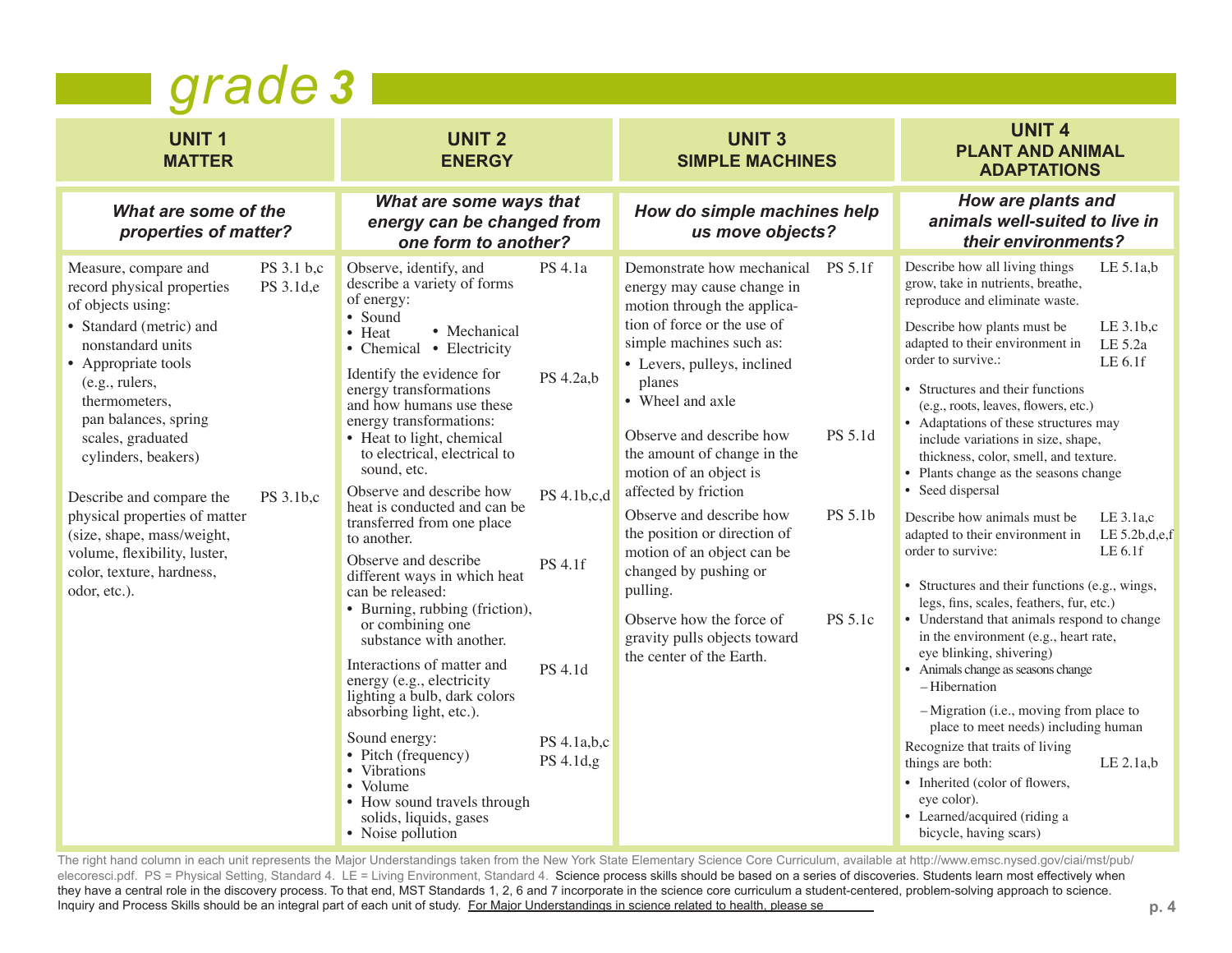#### *grade 4*

| <b>UNIT1</b><br><b>ANIMALS AND PLANTS IN</b><br><b>THEIR ENVIRONMENT</b>                                                                                                                                                                                                                                                                                                                                                                                                                                                                                 | <b>UNIT 2</b><br><b>ELECTRICITY AND MAGNETISM</b>                                                                                                                                                                                                                                                                                      |                                     | <b>UNIT 3</b><br><b>PROPERTIES OF WATER</b>                                                                                                                                                                                                                                                                                                                                                                                                 |                                                                 | <b>UNIT 4</b><br><b>INTERACTIONS OF AIR,</b><br><b>WATER, AND LAND</b>                                                                                                                                                                                                                       |                            |
|----------------------------------------------------------------------------------------------------------------------------------------------------------------------------------------------------------------------------------------------------------------------------------------------------------------------------------------------------------------------------------------------------------------------------------------------------------------------------------------------------------------------------------------------------------|----------------------------------------------------------------------------------------------------------------------------------------------------------------------------------------------------------------------------------------------------------------------------------------------------------------------------------------|-------------------------------------|---------------------------------------------------------------------------------------------------------------------------------------------------------------------------------------------------------------------------------------------------------------------------------------------------------------------------------------------------------------------------------------------------------------------------------------------|-----------------------------------------------------------------|----------------------------------------------------------------------------------------------------------------------------------------------------------------------------------------------------------------------------------------------------------------------------------------------|----------------------------|
| What roles do plants and animals<br>play in their environments?                                                                                                                                                                                                                                                                                                                                                                                                                                                                                          | What are the properties of<br>electricity and magnetism?                                                                                                                                                                                                                                                                               |                                     | <b>What makes water</b><br>so special?                                                                                                                                                                                                                                                                                                                                                                                                      |                                                                 | <b>How do natural events</b><br>affect our world?                                                                                                                                                                                                                                            |                            |
| Classify populations of organisms as<br>$LE 6.1a-d$<br>producers, consumers, or decomposers<br>by the role they serve in the ecosystem<br>(food chains and food web).<br>Explore how plants manufacture food LE 6.2a,b<br>by utilizing air, water, and energy from<br>the sun.<br>LE 4.2b<br>Understand that food supplies energy<br>and materials necessary for growth<br>and repair.                                                                                                                                                                   | Observe, describe, and inves-<br>tigate the evidence of energy<br>transfer in electrical circuits:<br>• Simple circuits<br>• Open and closed circuits<br>• Switches<br>Construct and diagram an<br>electrical circuit.                                                                                                                 | PS 4.1a,b<br>PS 4.1c.d.e<br>PS 4.1e | Observe, describe, and explore<br>the physical properties of water:<br>• Color, texture, odor, sound<br>• Changes in shape<br>• Changes in the amount of space occupied<br>(compare using containers of different<br>shapes and sizes).<br>• Volume, mass (weight)<br>Explore how different factors<br>affect evaporation.                                                                                                                  | PS 3.1a,b<br>PS 3.1c,d,e<br>PS 2.1c<br>PS 3.2a,b,c<br>LE 6.2c   | Observe, investigate, and<br>record examples of physical<br>and chemical weathering.<br>Describe how erosional<br>processes (e.g., action of<br>gravity, wind, and water)<br>cause surface changes to<br>the land.                                                                           | PS 2.1 d<br><b>PS 2.1d</b> |
| LE 6.1e<br>Identify populations within a<br>community that are in competition<br>with one another for resources.<br>Recognize that individual variations<br>LE $3.2a,b$<br>within a species may cause certain<br>individuals to have an advantage in<br>surviving and reproducing.                                                                                                                                                                                                                                                                       | Identify conductors and<br>insulators in an electrical circuit.<br>Compare the electrical and<br>magnetic properties of different<br>materials.                                                                                                                                                                                        | <b>PS</b> 4.1c<br>PS 3.1c,e,f       | Describe the Water Cycle.<br>Test objects to determine<br>whether they sink or float:<br>• Different materials (plastic, rubber etc.)<br>• Different shapes<br>• Boat design                                                                                                                                                                                                                                                                | PS 2.1c<br>LE 6.2c<br>PS 3.1e,f                                 | Investigate, measure, and<br>observe the deposition of<br>earth materials.<br>Describe and illustrate the                                                                                                                                                                                    | PS 2.1d<br><b>PS 2.1c</b>  |
| Describe how the health, growth, and<br>LE $5.2g$<br>development of organisms are affected<br>by environmental conditions such as<br>availability of food, water, air, space,<br>shelter, heat, and sunlight.<br>LE 5.2c<br>Understand that their senses help<br>animals survive.<br>LE 6.1f<br>Observe that when the environment<br>changes, some plants and animals<br>survive and reproduce, while others<br>die or move to new locations.<br>LE 7.1a,b<br>Describe the way that humans:<br>• Depend on their natural and<br>constructed environment. | Investigate properties of<br>magnets, including:<br>• Magnets attract or repel<br>certain objects<br>• Magnets attract or repel<br>each other<br>• Magnetic forces can operate<br>on objects across distances and<br>through materials<br>• A magnetic field is produced<br>Explore the interaction of<br>electricity and magnetism to | PS5.1e<br>PS5.2a,b<br>PS 4.1d       | Predict, observe, and examine<br>different substances to determine<br>their ability to mix with water (e.g.,<br>oil, water; sugar, water; wooden<br>block, water).<br>Examine and describe the<br>transformation of matter from<br>one state to another, e.g., solid<br>water (ice) to liquid (water) to<br>gas (water vapor).<br>Water is recycled by natural<br>processes on earth.<br>• Precipitation<br>• Condensation<br>• Evaporation | PS 3.1e,f<br><b>PS</b> 3.2c<br>PS 3.2 a,b<br>PS 3.2 a,b         | natural processes by which<br>water is recycled on earth<br>(e.g., ground water, runoff).<br>Investigate the negative and<br>positive impact of extreme<br>natural events on living<br>things:<br>• Earthquakes<br>Volcanoes<br>$\bullet$<br>• Hurricanes<br>• Tornadoes<br>$\bullet$ Floods | PS 2.1 e                   |
| • Have changed their environment<br>over time.<br>Identify examples where human activity LE 7.1b,c<br>has had a beneficial or harmful effect on<br>other organisms (e.g., deforestation).                                                                                                                                                                                                                                                                                                                                                                | create an electromagnet.<br>Describe how electricity can<br>be helpful or harmful to people<br>(safety).                                                                                                                                                                                                                               | PS 4.1g                             | Predict and investigate the effect<br>of heat energy on objects and<br>materials. (e.g., change in tem-<br>perature, melting, evaporation)<br>Describe the physical changes of<br>materials.                                                                                                                                                                                                                                                | <b>PS</b> 2.1c<br>PS 3.2b,c<br><b>PS</b> 4.1d<br><b>PS</b> 3.2c | $\bullet$ Fires                                                                                                                                                                                                                                                                              |                            |

The right hand column in each unit represents the Major Understandings taken from the New York State Elementary Science Core Curriculum, available at http://www.emsc.nysed.gov/ciai/mst/pub/ elecoresci.pdf. PS = Physical Setting, Standard 4. Science process skills should be based on a series of discoveries. Students learn most effectively when they have a central role in the discovery electroprocess. To that end, MST Standards 1, 2, 6 and 7 incorporate in the science core curriculum a student-centered, problem-solving approach to science. Inquiry and Process Skills should be an integral part of each unit of study. For Major Understandings in science related to health, please see page ii.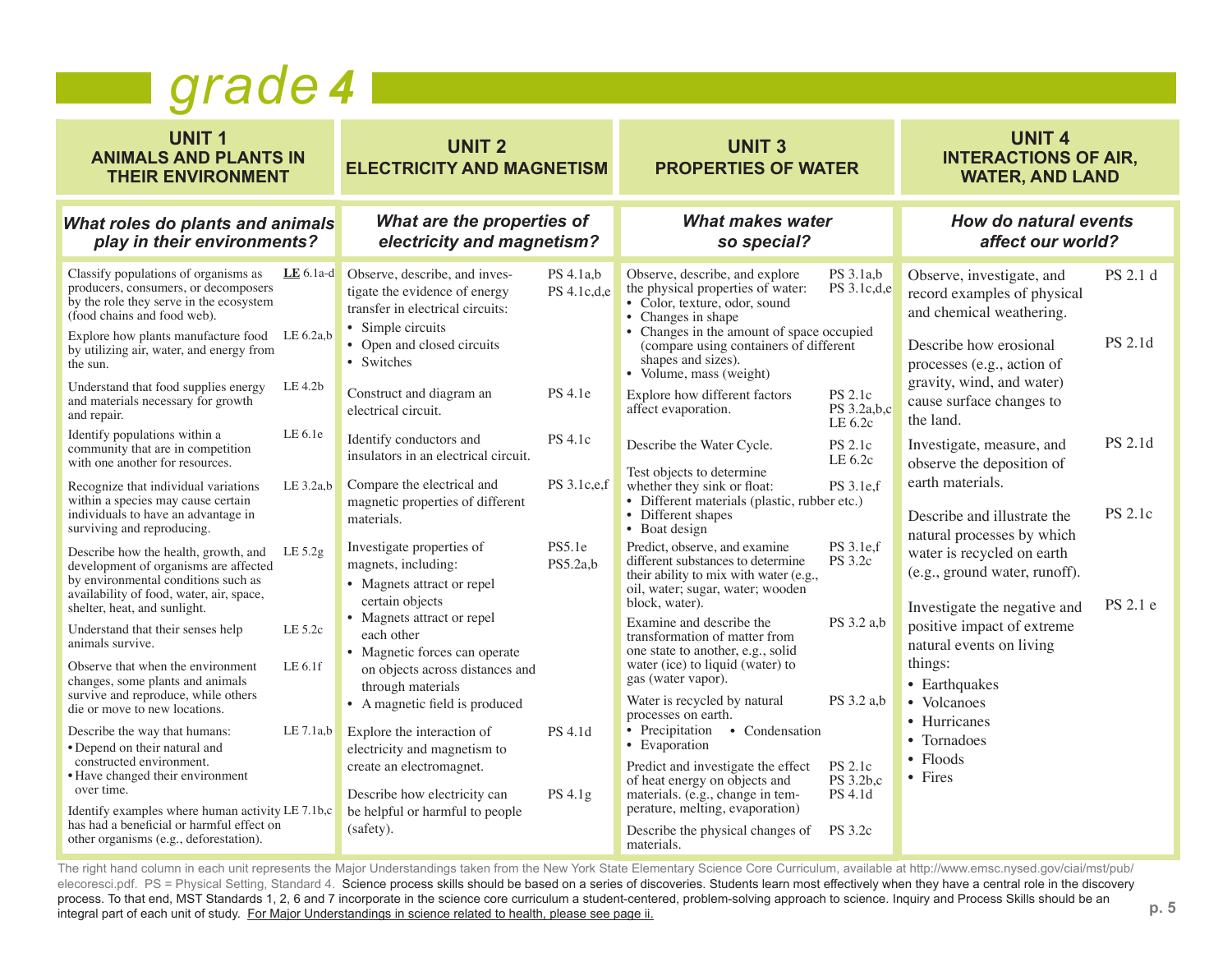#### *grade 5*

| <b>UNIT1</b><br>THE NATURE OF SCIENCE                                                                                                                                                                                                                                                                                                                                                                                                                                                                                                                                                                                                           |                                                                                                                                                    | <b>UNIT 2</b><br><b>EARTH SCIENCE</b>                                                                                                                                                                                                                                                                                                                                                                                                                                                                                                                                                                      |                                                                                                   | <b>UNIT 3</b><br><b>FOOD AND NUTRITION</b> |                                                                                                                                                                                                                                                                                                                                                                                                                                                                                                                                                                                                                                                                                   | <b>UNIT 4</b><br><b>EXPLORING ECOSYSTEMS</b>                                                                                                   |                                                                                                                                                                                                                                                                                                                                                                                                                                                                                                                                                                                                                                                                                                                                                                                                                                                                         |                                                                                                                                                                                               |
|-------------------------------------------------------------------------------------------------------------------------------------------------------------------------------------------------------------------------------------------------------------------------------------------------------------------------------------------------------------------------------------------------------------------------------------------------------------------------------------------------------------------------------------------------------------------------------------------------------------------------------------------------|----------------------------------------------------------------------------------------------------------------------------------------------------|------------------------------------------------------------------------------------------------------------------------------------------------------------------------------------------------------------------------------------------------------------------------------------------------------------------------------------------------------------------------------------------------------------------------------------------------------------------------------------------------------------------------------------------------------------------------------------------------------------|---------------------------------------------------------------------------------------------------|--------------------------------------------|-----------------------------------------------------------------------------------------------------------------------------------------------------------------------------------------------------------------------------------------------------------------------------------------------------------------------------------------------------------------------------------------------------------------------------------------------------------------------------------------------------------------------------------------------------------------------------------------------------------------------------------------------------------------------------------|------------------------------------------------------------------------------------------------------------------------------------------------|-------------------------------------------------------------------------------------------------------------------------------------------------------------------------------------------------------------------------------------------------------------------------------------------------------------------------------------------------------------------------------------------------------------------------------------------------------------------------------------------------------------------------------------------------------------------------------------------------------------------------------------------------------------------------------------------------------------------------------------------------------------------------------------------------------------------------------------------------------------------------|-----------------------------------------------------------------------------------------------------------------------------------------------------------------------------------------------|
| How do scientists gather and<br>share information?<br><b>Intermediate Level Major Understandings</b>                                                                                                                                                                                                                                                                                                                                                                                                                                                                                                                                            |                                                                                                                                                    | What are the processes<br>that help shape the land?<br><b>Intermediate Level Major Understandings</b>                                                                                                                                                                                                                                                                                                                                                                                                                                                                                                      |                                                                                                   |                                            | How does nutrition and<br>exercise affect our health?<br><b>Elementary Level Major Understandings</b>                                                                                                                                                                                                                                                                                                                                                                                                                                                                                                                                                                             |                                                                                                                                                | How are plants and animals in<br>an ecosystem connected?<br><b>Intermediate Level Major Understandings</b>                                                                                                                                                                                                                                                                                                                                                                                                                                                                                                                                                                                                                                                                                                                                                              |                                                                                                                                                                                               |
| Formulate questions of<br>scientific inquiry with the<br>aid of references appropri-<br>ate for guiding the search<br>for explanations of everyday<br>observations.<br>Identify questions and<br>formulate hypothesis;<br>design and conduct scientific<br>investigations to answer<br>those questions.<br>Employ tools to gather,<br>analyze, and interpret data.<br>Use mathematics in<br>scientific inquiry.<br>Use data to construct<br>reasonable explanations.<br><b>Evaluate your hypothesis in</b><br>light of the data.<br>Develop and communicate<br>explanations using evidence.<br>Identify dependent and<br>independent variables. | S1.1a,b,c<br>S1.2a<br>S2.1b,c<br>S2.2b,c,d,e<br>S2.3b,c<br>S2.1d<br>S3.1a,b<br>M3.1a<br>S3.2a,b,c<br>S <sub>1.3</sub><br>S3.2d,e<br>M1.1a<br>S2.2d | Differentiate between rocks<br>and minerals.<br>Classify rocks as<br>sedimentary, igneous,<br>or metamorphic.<br>Investigate, record, and<br>explain how rocks and soil<br>form.<br>Observe, compare, and<br>describe the topography of<br>the earth's surface.<br>Investigate, record, and<br>explain the variables that<br>affect erosion and deposition.<br>Investigate and explain how<br>weathering leads to the<br>formation of sediment.<br>Identify events (earthquakes, PS 2.2a,c,f)<br>volcanic eruptions, etc.) that<br>cause earth movements.<br>Develop and construct<br>models of landforms. | PS 2.1e<br>PS 2.2g<br>PS 2.1g,h<br>PS 2.2g,h<br><b>PS 2.2a,f</b><br>PS 2.1g,i<br>PS 2.1h<br>S1.2b |                                            | Recognize that:<br>• Humans need a variety of<br>healthy foods, exercise, and LE 5.2a,b,<br>rest in order to grow and<br>maintain good health.<br>• Good health habits include<br>hand washing and personal<br>cleanliness; avoiding harm-<br>ful substances (including<br>alcohol, tobacco, illicit<br>drugs); eating a balanced<br>diet; engaging in regular<br>exercise.<br>• The health, growth, and<br>development of organisms<br>are affected by environ-<br>mental conditions such as<br>the availability of food, air,<br>water, space, shelter, heat,<br>and sunlight.<br>• Food supplies the energy<br>and materials necessary for $PS 3.1c,d$ ,<br>growth and repair. | (omitted<br>e,f<br>LE 5.3a<br>(omitted<br>LE 5.2e,f<br>LE 5.3b<br>(omitted)<br>LE $5.2e,f$<br>$LE$ 5.2g<br>(omitted<br>e, g)<br><b>LE 4.2b</b> | Observe, identify, and record<br>the components of a forest<br>ecosystem.<br>Observe and describe<br>how plants use air, water, and<br>energy from the sun to produce<br>their own food.<br>Describe how food supplies the<br>energy and materials<br>necessary for growth and repair<br>of living organisms.<br>Classify populations of organ-<br>isms as producers, consumers,<br>or decomposers by the role they<br>serve in the ecosystem (food<br>chains and food web).<br>Identify populations within<br>a community that are in<br>competition with one<br>another for resources.<br>Describe the way humans:<br>• Depend on their natural and<br>constructed environment.<br>• Have changed their<br>environment over time.<br>Identify examples where human<br>activity has had a beneficial or<br>harmful effect on other<br>organisms (e.g., deforestation). | LE 7.1a<br>LE 5.1d<br>LE 6.2a<br>LE 5.1c<br>LE 5.2a<br>LE 5.1d,e<br>$LE 6.1$ a.b<br>LE 3.2a<br>(omitted<br>LE 7.1b)<br>(omitted LE<br>7.1a,b)<br>LE 7.2b,c<br>LE 7.2d<br>LE 7.2b,c<br>LE 7.2d |

The right hand column in each unit represents the Major Understandings taken from the New York State Intermediate Level Science Core Curriculum (those in Unit 3 are taken from the New York State Elementary Level Science Core Curriculum), available at www.emsc.nysed.gov/ciai/mst/pub/intersci.pdf. PS = Physical Setting – Standard 4, LE = Living Environment – Standard 4. Science process skills should be based on a series of discoveries. Students learn most effectively when they have a central role in the discovery process. To that end, MST Standards 1, 2, 6 and 7 incorporate in the science core curriculum a student-centered, problem-solving approach to science. Inquiry and Process Skills should be an integral part of each unit of study. For Major Understandings in science related to health, please see page ii.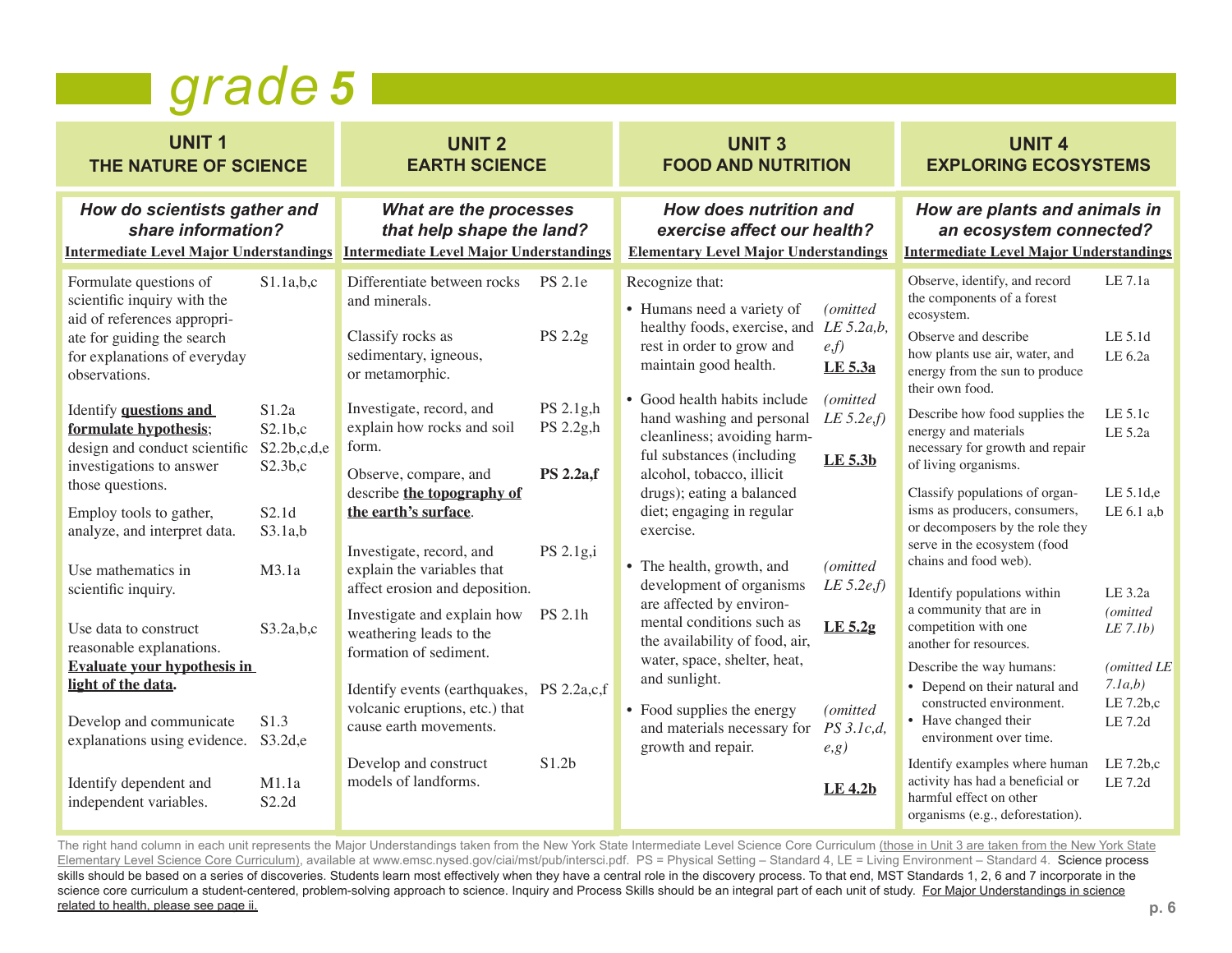#### *CONTINUED*

| Igrade 5 |  |
|----------|--|
|          |  |
|          |  |

| <b>UNIT1</b>                                                                                                                                                                                                                                                                                                                                                                                                                                                               | <b>UNIT 2</b>                                                                                                                                                                                                                                                                                                                                                                                                                                                                                                                                              | <b>UNIT3</b>                                                                                                                                                                                                                                                                                                                                                                                                                                                                                                                    | <b>UNIT 4</b>                                                                                                                                                                                                                                                                                                                                                                                                                                                                                                                                                                     |
|----------------------------------------------------------------------------------------------------------------------------------------------------------------------------------------------------------------------------------------------------------------------------------------------------------------------------------------------------------------------------------------------------------------------------------------------------------------------------|------------------------------------------------------------------------------------------------------------------------------------------------------------------------------------------------------------------------------------------------------------------------------------------------------------------------------------------------------------------------------------------------------------------------------------------------------------------------------------------------------------------------------------------------------------|---------------------------------------------------------------------------------------------------------------------------------------------------------------------------------------------------------------------------------------------------------------------------------------------------------------------------------------------------------------------------------------------------------------------------------------------------------------------------------------------------------------------------------|-----------------------------------------------------------------------------------------------------------------------------------------------------------------------------------------------------------------------------------------------------------------------------------------------------------------------------------------------------------------------------------------------------------------------------------------------------------------------------------------------------------------------------------------------------------------------------------|
| THE NATURE OF SCIENCE                                                                                                                                                                                                                                                                                                                                                                                                                                                      | <b>EARTH SCIENCE</b>                                                                                                                                                                                                                                                                                                                                                                                                                                                                                                                                       | <b>FOOD AND NUTRITION</b>                                                                                                                                                                                                                                                                                                                                                                                                                                                                                                       | <b>EXPLORING ECOSYSTEMS</b>                                                                                                                                                                                                                                                                                                                                                                                                                                                                                                                                                       |
| How do scientists gather and                                                                                                                                                                                                                                                                                                                                                                                                                                               | What are the processes                                                                                                                                                                                                                                                                                                                                                                                                                                                                                                                                     | How does nutrition and                                                                                                                                                                                                                                                                                                                                                                                                                                                                                                          | How are plants and animals in                                                                                                                                                                                                                                                                                                                                                                                                                                                                                                                                                     |
| share information?                                                                                                                                                                                                                                                                                                                                                                                                                                                         | that help shape the land?                                                                                                                                                                                                                                                                                                                                                                                                                                                                                                                                  | exercise affect our health?                                                                                                                                                                                                                                                                                                                                                                                                                                                                                                     | an ecosystem connected?                                                                                                                                                                                                                                                                                                                                                                                                                                                                                                                                                           |
| <b>Intermediate Level Major Understandings</b>                                                                                                                                                                                                                                                                                                                                                                                                                             | <b>Intermediate Level Major Understandings</b>                                                                                                                                                                                                                                                                                                                                                                                                                                                                                                             | <b>Elementary Level Major Understandings</b>                                                                                                                                                                                                                                                                                                                                                                                                                                                                                    | <b>Intermediate Level Major Understandings</b>                                                                                                                                                                                                                                                                                                                                                                                                                                                                                                                                    |
| <b>General Skills</b><br>(from NYS Core Curriculum)<br>- Follow safety procedures in the<br>classroom and laboratory.<br>- Safely and accurately use the<br>following measurement tools:<br>- metric ruler<br>- balance<br>- stopwatch<br>- graduated cylinder<br>- thermometer<br>- Use appropriate units for measured<br>or calculated values.<br>- Recognize and analyze patterns and<br>trends.<br>- Sequence events.<br>- Identify cause-and-effect<br>relationships. | <b>General Skills</b><br>(from NYS Core Curriculum)<br>- Follow safety procedures in the<br>classroom and laboratory.<br>- Safely and accurately use the<br>following measurement tools:<br>- metric ruler<br>- balance<br>- graduated cylinder<br>- Use appropriate units for measured or<br>calculated values.<br>- Recognize and analyze patterns and<br>trends.<br>- Classify objects according to an<br>established scheme and a student-gen-<br>erated scheme.<br>- Sequence events.<br>- Identify cause-and-effect<br>relationships.<br>(continued) | <b>General Skills</b><br>(from NYS Core Curriculum)<br>- Follow safety procedures in the<br>classroom and laboratory.<br>- Safely and accurately use the<br>following measurement tools:<br>- metric ruler<br>- balance<br>- stopwatch<br>- graduated cylinder<br>- thermometer<br>- Use appropriate units for measured or<br>calculated values.<br>- Classify objects according to an<br>established scheme.<br>- Order and sequence objects and/or<br>events.<br>- Identify cause-and-effect<br>relationships.<br>(continued) | <b>General Skills</b><br>(from NYS Core Curriculum)<br>- Follow safety procedures in the<br>classroom and laboratory.<br>- Safely and accurately use the<br>following measurement tools:<br>- metric ruler<br>- balance<br>- graduated cylinder<br>- thermometer<br>- Use appropriate units for measured or<br>calculated values.<br>- Recognize and analyze patterns and<br>trends.<br>- Classify objects according to an<br>established scheme and a student-gen-<br>erated scheme.<br>- Identify cause-and-effect<br>relationships.<br>- Use indicators and interpret results. |
|                                                                                                                                                                                                                                                                                                                                                                                                                                                                            |                                                                                                                                                                                                                                                                                                                                                                                                                                                                                                                                                            |                                                                                                                                                                                                                                                                                                                                                                                                                                                                                                                                 | (continued)                                                                                                                                                                                                                                                                                                                                                                                                                                                                                                                                                                       |

The right hand column in each unit represents the Major Understandings taken from the New York State Intermediate Level Science Core Curriculum (those in Unit 3 are taken from the New York State Elementary Level Science Core Curriculum), available at www.emsc.nysed.gov/ciai/mst/pub/intersci.pdf. PS = Physical Setting – Standard 4, LE = Living Environment – Standard 4. Science process skills should be based on a series of discoveries. Students learn most effectively when they have a central role in the discovery process. To that end, MST Standards 1, 2, 6 and 7 incorporate in the science core curriculum a student-centered, problem-solving approach to science. Inquiry and Process Skills should be an integral part of each unit of study. For Major Understandings in science related to health, please see page ii.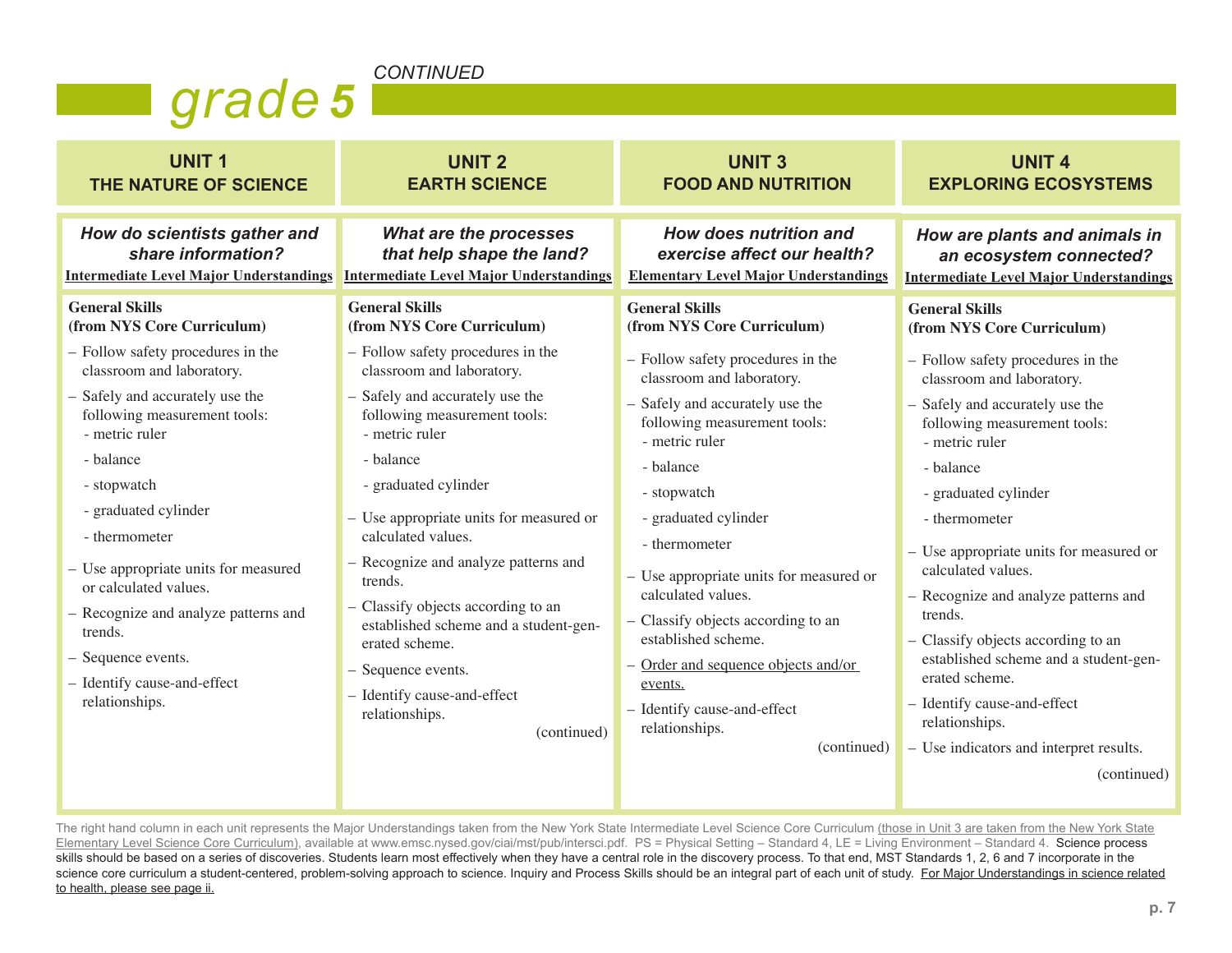

| <b>UNIT1</b>                                   | <b>UNIT 2</b>                                                                                                                                                                                                                                                                  | <b>UNIT3</b>                                                                  | <b>UNIT 4</b>                                                                                                                                                                                                                                                              |
|------------------------------------------------|--------------------------------------------------------------------------------------------------------------------------------------------------------------------------------------------------------------------------------------------------------------------------------|-------------------------------------------------------------------------------|----------------------------------------------------------------------------------------------------------------------------------------------------------------------------------------------------------------------------------------------------------------------------|
| THE NATURE OF SCIENCE                          | <b>EARTH SCIENCE</b>                                                                                                                                                                                                                                                           | <b>FOOD AND NUTRITION</b>                                                     | <b>EXPLORING ECOSYSTEMS</b>                                                                                                                                                                                                                                                |
| How do scientists gather and                   | What are the processes                                                                                                                                                                                                                                                         | How does nutrition and                                                        | How are plants and animals in                                                                                                                                                                                                                                              |
| share information?                             | that help shape the land?                                                                                                                                                                                                                                                      | exercise affect our health?                                                   | an ecosystem connected?                                                                                                                                                                                                                                                    |
| <b>Intermediate Level Major Understandings</b> | <b>Intermediate Level Major Understandings</b>                                                                                                                                                                                                                                 | <b>Elementary Level Major Understandings</b>                                  | <b>Intermediate Level Major Understandings</b>                                                                                                                                                                                                                             |
|                                                | <b>Physical Setting Skills</b><br>(from NYS Core Curriculum)<br>- Using identification tests and a flow<br>chart, identify mineral samples.<br>- Use a diagram of the rock cycle to<br>determine geological processes that<br>led to the formation of a specific<br>rock type. | [Deleted: Living Environment Skills<br>(from NYS Elementary Core Curriculum)] | <b>Living Environment Skills</b><br>(from NYS Core Curriculum)<br>- Classify living things according to<br>a student-generated scheme and an<br>established scheme.<br>$-$ Interpret and/or illustrate the energy<br>flow in a food chain, energy<br>pyramid, or food web. |

The right hand column in each unit represents the Major Understandings taken from the New York State Intermediate Level Science Core Curriculum (those in Unit 3 are taken from the New York State Elementary Level Science Core Curriculum), available at www.emsc.nysed.gov/ciai/mst/pub/intersci.pdf. PS = Physical Setting – Standard 4, LE = Living Environment – Standard 4. Science process skills should be based on a series of discoveries. Students learn most effectively when they have a central role in the discovery process. To that end, MST Standards 1, 2, 6 and 7 incorporate in the science core curriculum a student-centered, problem-solving approach to science. Inquiry and Process Skills should be an integral part of each unit of study. For Major Understandings in science related to health, please see page ii.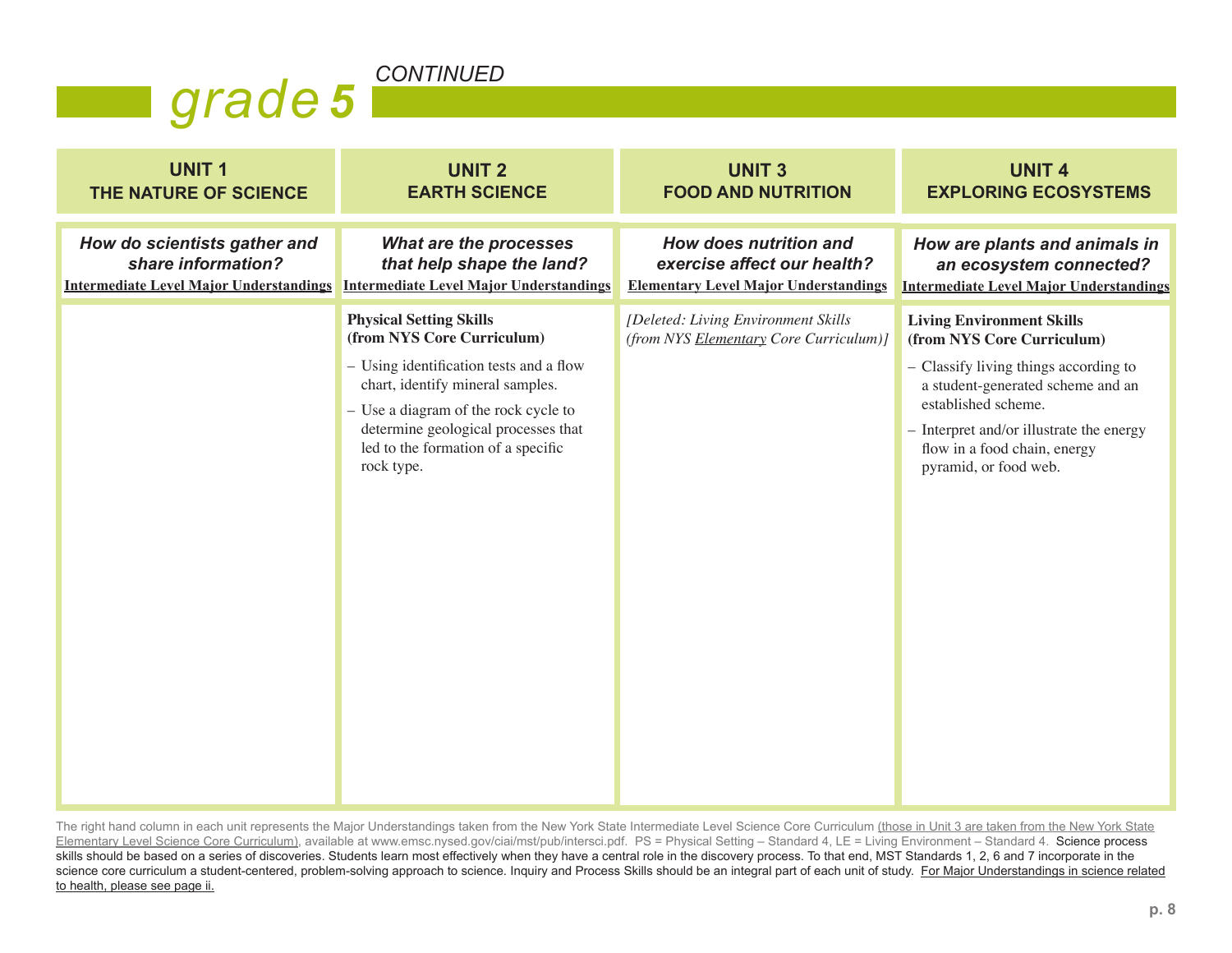*TRANSFORMATION OF ENERGY; SYSTEMS*

## **grade** 6

| <b>UNIT1</b><br><b>SIMPLE AND COMPLEX</b><br><b>MACHINES</b>                                                                                                          |                                             | <b>UNIT 2</b><br><b>WEATHER</b>                                                                                        |                                                       | <b>UNIT 3</b><br><b>DIVERSITY OF LIFE</b>                                                                                               |                                                | <b>UNIT 4</b><br><b>INTERDEPENDENCE</b>                                                                                                                     |                                                                        |
|-----------------------------------------------------------------------------------------------------------------------------------------------------------------------|---------------------------------------------|------------------------------------------------------------------------------------------------------------------------|-------------------------------------------------------|-----------------------------------------------------------------------------------------------------------------------------------------|------------------------------------------------|-------------------------------------------------------------------------------------------------------------------------------------------------------------|------------------------------------------------------------------------|
| How does energy play a role in<br>our lives? How do machines<br>impact our lives?                                                                                     |                                             | How do matter and energy<br>interact to produce weather<br>patterns?                                                   |                                                       | How does the transfer of matter<br>and energy through biological<br>communities support<br>diversity of living things?                  |                                                | How is interdependence<br>essential in maintaining<br>life on Earth?                                                                                        |                                                                        |
| • Potential and kinetic energy                                                                                                                                        | <b>PS</b> 4.1e                              | <b>Properties of Matter</b>                                                                                            |                                                       | <b>Kingdoms of Life</b>                                                                                                                 |                                                | <b>Climate and Biomes</b>                                                                                                                                   |                                                                        |
| • Mechanical energy<br>• Machines can affect the<br>magnitude or direction of a<br>force required to do work,<br>or the distance over which<br>that force is applied. | <b>PS</b> 4.1d<br><b>PS 5.2c</b><br>PS 5.2f | • Matter is anything that<br>takes up space and has<br>mass.<br>• Solids, liquids, and gases<br>• Relationship between | PS 3.1a<br>PS 3.1a,c-f<br><b>PS 4.2c</b><br>PS 3.1c,f | • What makes something<br>"alive"?<br>• The cell is a basic unit of<br>structure and function of<br>living things.<br>• Unicellular vs. | LE 1.1a<br>LE 1.1a-c<br>$LE 1.1d-g$            | • Climatic regions<br>• Biomes: Tundra, Tropical<br>Rain Forest, Temperate<br>Forests, Grasslands, Desert<br>• Seasonal variations<br>• Effect of elevation | PS 2.2j<br>LE 7.1a<br>ICT 1.2,<br>1.4,4.1<br><b>PS</b> 1.1i<br>PS 2.1b |
| • Simple machines include<br>the lever, the pulley, the<br>wheel and axle, and the<br>inclined plane.                                                                 | PS 5.2g                                     | phases of matter and<br>particle motion<br>• Density<br><b>Heating and Cooling Events</b>                              | PS 4.2c,d<br>PS 3.1a,h                                | multicellular organisms<br>• Biological classification<br>systems<br><b>Food Chains and Food Webs</b>                                   | LE 1.1h                                        | • Global Warming: natural<br>cycles vs. human impact                                                                                                        | LE 7.2d<br><b>PS 2.2r</b><br>ICT 1.4,<br>$2.1 - 2.3, 4.1,$             |
| • Complex machines<br>• Transformation of energy                                                                                                                      | PS 5.2g<br>PS 4.1c                          | • Principle of the<br>conservation of energy                                                                           | PS 4.5a,b                                             | deleted • Principle of the<br>conservation of energy                                                                                    | deleted<br>$PS$ 4.1d<br>PS 4.5a,b              | 5.1, 5.2, 6.1, 6.2, IPS 1.3<br><b>Ecosystems and Interdependence</b>                                                                                        |                                                                        |
| within simple and complex<br>machines                                                                                                                                 | PS 5.2c                                     | • Transfer of heat:<br>radiation, convection,                                                                          | <b>PS</b> 4.1a<br>PS 4.2a,b                           | • Flow of energy and matter<br>through food chains and<br>food webs                                                                     | LE 5.1c<br>LE 5.2a<br>LE 6.1a-c                | • Populations and definition LE 1.1h<br>of species                                                                                                          | LE 7.1a                                                                |
| • Principle of the<br>conservation of energy<br>• Friction and machines                                                                                               | PS 4.5a,b<br>PS 5.2c<br>PS 5.2d,e           | and conduction<br>• Heat and its relationship to<br>phase changes<br>• Expansion and contraction PS 4.2d               | <b>PS</b> 3.1c<br>PS 3.2a<br>PS 4.2c,d                | • Methods for obtaining<br>nutrients<br>• Role of producers                                                                             | LE 5.1d,e<br>deleted<br>LE 5.2b<br>LE $6.2a-c$ | • Communities<br>• Ecosystems (including<br>basic abiotic factors such<br>as water, nitrogen, CO <sub>2</sub> ,<br>and oxygen)                              | LE 7.1a<br>LE 7.1a<br>LE 7.2a,b<br><b>ICT 1.2</b>                      |

The right hand column in each unit represents the Major Understandings taken from the New York State Intermediate Level Science Core Curriculum, available at www.emsc.nysed.gov/ciai/mst/pub/intersci.pdf.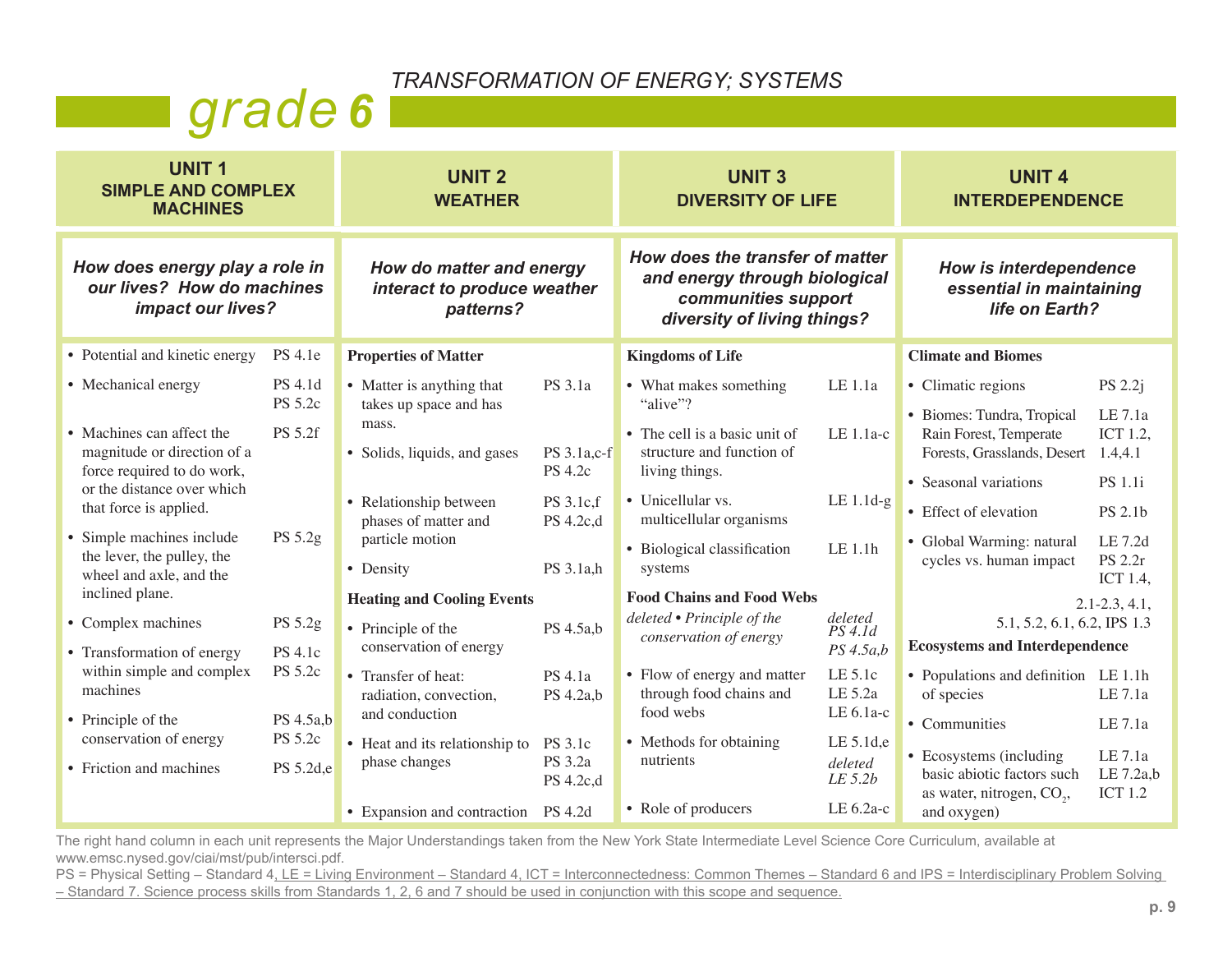*TRANSFORMATION OF ENERGY; SYSTEMS*

## *grade 6*

| <b>UNIT1</b><br><b>SIMPLE AND COMPLEX</b><br><b>MACHINES</b>                                                                                                                                                                                                                                                                                                                                                 | <b>UNIT 2</b><br><b>WEATHER</b>                                                                                                                                                                                                                                                                                                                                                                                                                                                                                                                                                                                                                                                                                                                       | <b>UNIT 3</b><br><b>DIVERSITY OF LIFE</b>                                                                                                                                                                                                                                                                                                                                                                                                                                                                                                                                                                                                                                                      | <b>UNIT 4</b><br><b>INTERDEPENDENCE</b>                                                                                                                                                                                                                                                                                                                                                                                                                                                                                                                                                                                                                                                                                                                                               |
|--------------------------------------------------------------------------------------------------------------------------------------------------------------------------------------------------------------------------------------------------------------------------------------------------------------------------------------------------------------------------------------------------------------|-------------------------------------------------------------------------------------------------------------------------------------------------------------------------------------------------------------------------------------------------------------------------------------------------------------------------------------------------------------------------------------------------------------------------------------------------------------------------------------------------------------------------------------------------------------------------------------------------------------------------------------------------------------------------------------------------------------------------------------------------------|------------------------------------------------------------------------------------------------------------------------------------------------------------------------------------------------------------------------------------------------------------------------------------------------------------------------------------------------------------------------------------------------------------------------------------------------------------------------------------------------------------------------------------------------------------------------------------------------------------------------------------------------------------------------------------------------|---------------------------------------------------------------------------------------------------------------------------------------------------------------------------------------------------------------------------------------------------------------------------------------------------------------------------------------------------------------------------------------------------------------------------------------------------------------------------------------------------------------------------------------------------------------------------------------------------------------------------------------------------------------------------------------------------------------------------------------------------------------------------------------|
| How does energy play a role in<br>our lives? How do machines<br>impact our lives?                                                                                                                                                                                                                                                                                                                            | How do matter and energy<br>interact to produce weather<br>patterns?                                                                                                                                                                                                                                                                                                                                                                                                                                                                                                                                                                                                                                                                                  | How does the transfer of matter<br>and energy through biological<br>communities support<br>diversity of living things?                                                                                                                                                                                                                                                                                                                                                                                                                                                                                                                                                                         | How is interdependence<br>essential in maintaining life<br>on Earth?                                                                                                                                                                                                                                                                                                                                                                                                                                                                                                                                                                                                                                                                                                                  |
| <b>General Skills</b><br>(from NYS Core Curriculum)<br>Follow safety procedures in the<br>classroom and laboratory.<br>Safely and accurately use the<br>following measurement tools:<br>- metric ruler<br>- spring scale.<br>Use appropriate units for measured<br>or calculated values.<br>Recognize and analyze patterns and<br>trends.<br>Sequence events.<br>Identify cause-and-effect<br>relationships. | Weather<br>• Weather is the result of<br>PS $2.1a,c,d,j$<br>PS 2.2i,k,r<br>complex interactions of<br>the atmosphere, hydro-<br>sphere, and lithosphere;<br>all weather is caused by<br>the unequal heating of<br>the earth's surface.<br>• Light energy vs. heat<br>PS 4.1a,c,d<br>PS 4.4a,b<br>energy<br>• Hydrosphere/atmosphere<br>PS 2.1j<br>interactions: Water cycle,<br>Precipitation<br>• Weather factors:<br><b>PS 2.21</b><br>Pressure, relative humid-<br>ity, temperature, wind<br>• Air masses and fronts<br>PS 2.21-p<br>• Extreme weather events:<br>hurricanes, tornadoes,<br>PS 2.2q<br>blizzards, drought<br><b>General Skills</b><br>(from NYS Core Curriculum)<br>- Follow safety procedures in the<br>classroom and laboratory. | LE 5.1d,e<br>• Role(s) of consumers:<br>idea of respiration/<br>LE $5.2b$ , $c$ - $e$<br>recycling; herbivores/<br>carnivores/omnivores.<br>• The role of decomposers.<br>LE 5.1e<br><b>General Skills</b><br>(from NYS Core Curriculum)<br>- Follow safety procedures in the<br>classroom and laboratory.<br>- Recognize and analyze patterns and trends.<br>- Develop and use a dichotomous key.<br>- Sequence events.<br>- Identify cause-and-effect relationships.<br><b>Living Environment Skills</b><br>(from NYS Core Curriculum)<br>- Manipulate a compound microscope to<br>view microscopic objects.<br>- Determine the size of a microscopic<br>object using a compound microscope. | LE 7.1b<br>• Factors affecting the<br>population growth of<br>organisms - Predator/<br>prey relationships<br>• Relationships among<br>LE 3.2a<br>LE $7.1c,d$<br>organisms: beneficial<br>and harmful<br>LE 7.2c<br>• Effects of environmental<br>LE 7.2a-d<br>LE 7.1e<br>changes on humans and<br>other populations<br><b>ICT 5.2</b><br><b>Adaptations for Survival</b><br>LE 1.2e<br>• Thermoregulation in<br>LE $5.1a,b,f$<br>plants and animals<br>deleted $5.1g$<br>add<br>• Locomotion<br>LE 5.1g<br><b>General Skills</b><br>(from NYS Core Curriculum)<br>- Follow safety procedures in the<br>classroom and laboratory.<br>- Safely and accurately use the<br>following measurement tool:<br>- thermometer.<br>- Use appropriate units for measured or<br>calculated values. |

The right hand column in each unit represents the Major Understandings taken from the New York State Intermediate Level Science Core Curriculum, available at www.emsc.nysed.gov/ciai/mst/pub/intersci.pdf.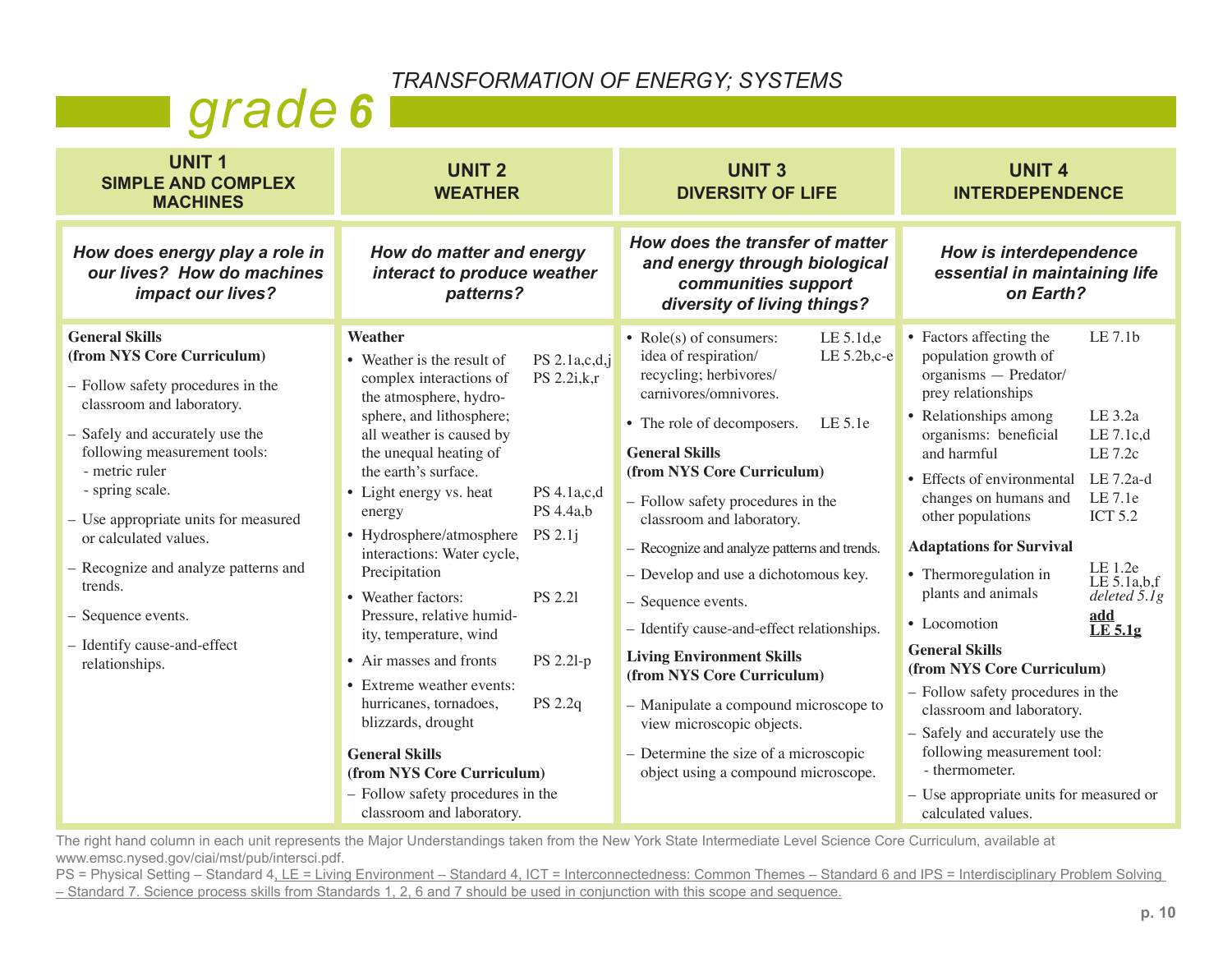*TRANSFORMATION OF ENERGY; SYSTEMS*

## *grade 6*

| <b>UNIT1</b><br><b>SIMPLE AND COMPLEX</b><br><b>MACHINES</b>                      | <b>UNIT 2</b><br><b>WEATHER</b>                                                                                                                                                                                                                                                                                                                                                                                                                                                                                                                                                                                                                                                                                                                                                                                                                                                                                                                                                                                                                   | <b>UNIT3</b><br><b>DIVERSITY OF LIFE</b>                                                                                                                                                                                                                                       | <b>UNIT 4</b><br><b>INTERDEPENDENCE</b>                                                                                                                                                                                                                                                                                                                                                                                                                                                                                                                                                                                                                                                                                                                                                                                                                        |
|-----------------------------------------------------------------------------------|---------------------------------------------------------------------------------------------------------------------------------------------------------------------------------------------------------------------------------------------------------------------------------------------------------------------------------------------------------------------------------------------------------------------------------------------------------------------------------------------------------------------------------------------------------------------------------------------------------------------------------------------------------------------------------------------------------------------------------------------------------------------------------------------------------------------------------------------------------------------------------------------------------------------------------------------------------------------------------------------------------------------------------------------------|--------------------------------------------------------------------------------------------------------------------------------------------------------------------------------------------------------------------------------------------------------------------------------|----------------------------------------------------------------------------------------------------------------------------------------------------------------------------------------------------------------------------------------------------------------------------------------------------------------------------------------------------------------------------------------------------------------------------------------------------------------------------------------------------------------------------------------------------------------------------------------------------------------------------------------------------------------------------------------------------------------------------------------------------------------------------------------------------------------------------------------------------------------|
| How does energy play a role in<br>our lives? How do machines<br>impact our lives? | How do matter and energy<br>interact to produce weather<br>patterns?                                                                                                                                                                                                                                                                                                                                                                                                                                                                                                                                                                                                                                                                                                                                                                                                                                                                                                                                                                              | How does the transfer of<br>matter and energy through<br>biological communities sup-<br>port diversity of living things?                                                                                                                                                       | How is interdependence<br>essential in maintaining life<br>on Earth?                                                                                                                                                                                                                                                                                                                                                                                                                                                                                                                                                                                                                                                                                                                                                                                           |
|                                                                                   | - Safely and accurately use the following<br>measurement tools:<br>- metric ruler<br>- balance<br>- graduated cylinder<br>- thermometer.<br>- Use appropriate units for measured or<br>calculated values.<br>- Recognize and analyze patterns and trends.<br>- Classify objects according to an established<br>scheme and a student-generated scheme.<br>- Sequence events.<br>- Identify cause-and-effect relationships.<br><b>Physical Setting Skills</b><br>(from NYS Core Curriculum)<br>- Given the latitude and longitude of a<br>location, indicate its position on a map and<br>determine the latitude and longitude of a<br>given location on a map.<br>- Generate and interpret field maps including<br>topographic and weather maps.<br>- Predict the characteristics of an air mass based<br>on the origin of the air mass.<br>- Measure weather variables such as wind<br>speed and direction, relative humidity, baro-<br>metric pressure, etc.<br>- Determine the density of liquids, and<br>regular- and irregular-shaped solids. | - Classify living things according to a<br>student-generated scheme and an estab-<br>lished scheme.<br>$-$ Interpret and/or illustrate the energy<br>flow in a food chain, energy pyramid,<br>or food web.<br>- Identify structure and function<br>relationships in organisms. | - Recognize and analyze patterns and<br>trends.<br>- Identify cause-and-effect relationships.<br>- Use indicators and interpret results.<br><b>Living Environment Skills</b><br>(from NYS Core Curriculum)<br>- Classify living things according to a<br>student-generated scheme and an estab-<br>lished scheme.<br>- Identify structure and function<br>relationships in organisms.<br><b>Physical Setting Skills</b><br>(from NYS Core Curriculum)<br>- Given the latitude and longitude of a<br>location, indicate its position on a map<br>and determine the latitude and longi-<br>tude of a given location on a map.<br>- Use a magnetic compass to find<br>cardinal directions.<br>- Measure the angular elevation of an<br>object, using appropriate instruments.<br>- Generate and interpret field maps in-<br>cluding topographic and weather maps. |

The right hand column in each unit represents the Major Understandings taken from the New York State Intermediate Level Science Core Curriculum, available at www.emsc.nysed.gov/ciai/mst/pub/intersci.pdf.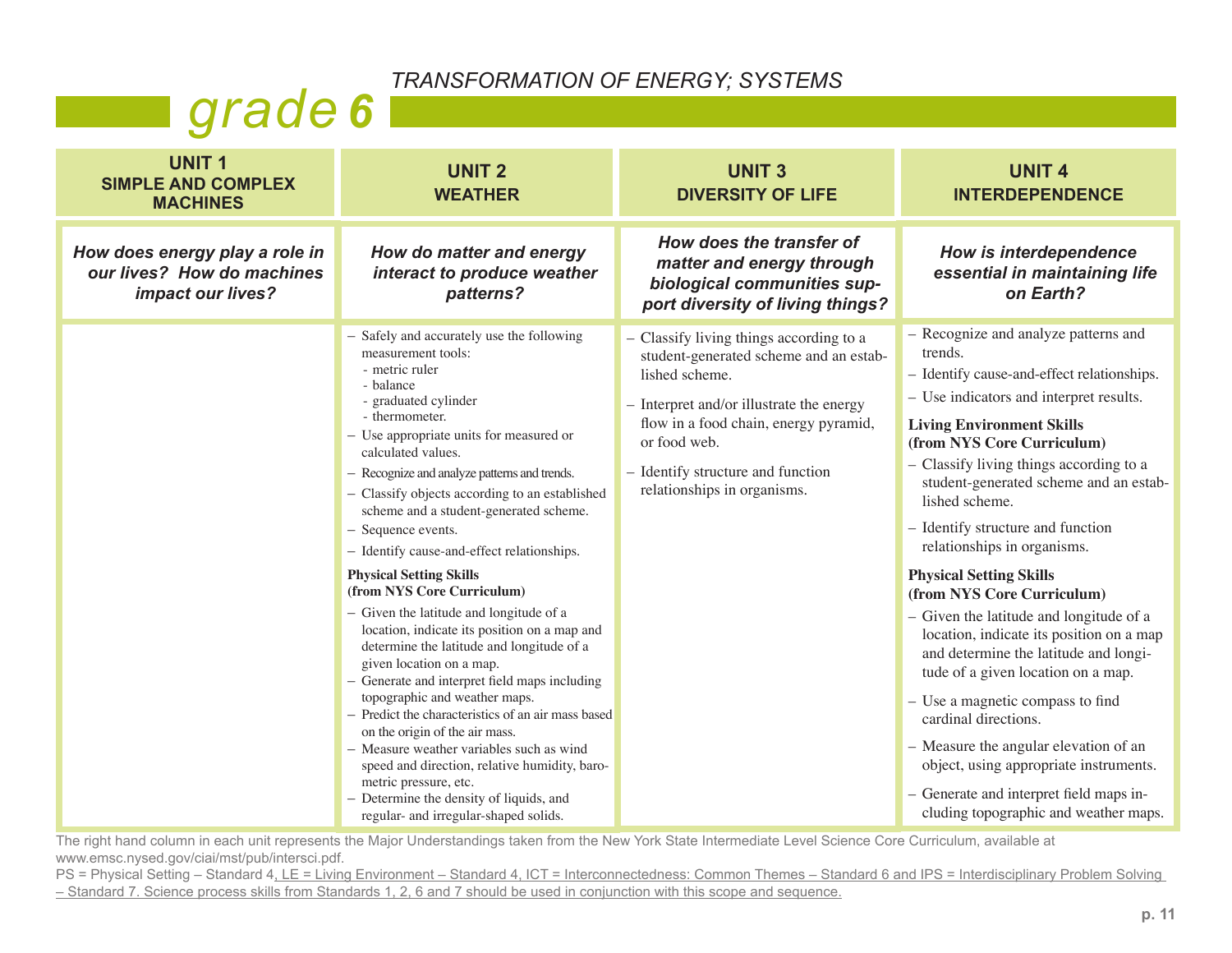## *CYCLES OF MATTER AND ENERGY; FORM AND FUNCTION; CLASSIFICATION grad de* 7

| <b>UNIT1</b><br><b>GEOLOGY</b>                                                                                                                                                                                                                  |                                                                       | <b>UNIT 2</b><br><b>INTERACTIONS BETWEEN</b><br><b>MATTER AND ENERGY</b>                                                                                                                          |                                                                        | <b>UNIT 3</b><br><b>DYNAMIC EQUILIBRIUM:</b><br><b>THE HUMAN ANIMAL</b>                                                                                                                                                                                            |                                                                                                                 | <b>UNIT 4</b><br><b>DYNAMIC EQUILIBRIUM:</b><br><b>OTHER ORGANISMS</b>                                                                                                        |                                                                                                                      |
|-------------------------------------------------------------------------------------------------------------------------------------------------------------------------------------------------------------------------------------------------|-----------------------------------------------------------------------|---------------------------------------------------------------------------------------------------------------------------------------------------------------------------------------------------|------------------------------------------------------------------------|--------------------------------------------------------------------------------------------------------------------------------------------------------------------------------------------------------------------------------------------------------------------|-----------------------------------------------------------------------------------------------------------------|-------------------------------------------------------------------------------------------------------------------------------------------------------------------------------|----------------------------------------------------------------------------------------------------------------------|
| How do we as scientists gather<br>and interpret evidence that<br><b>Earth is continually</b><br>changing?                                                                                                                                       |                                                                       | How do the properties and<br>interactions of matter and<br>energy explain physical and<br>chemical change?                                                                                        |                                                                        | How do human body<br>systems function to<br>maintain homeostasis?                                                                                                                                                                                                  |                                                                                                                 | <b>How is homeostasis</b><br>maintained in other<br>organisms?                                                                                                                |                                                                                                                      |
| Earth as a System                                                                                                                                                                                                                               |                                                                       | <b>Properties of Sound and Light</b>                                                                                                                                                              |                                                                        | <b>Levels of Organization</b>                                                                                                                                                                                                                                      |                                                                                                                 | <b>Other Animals</b>                                                                                                                                                          |                                                                                                                      |
| • Layers and composition:<br>Lithosphere, Hydro-<br>sphere, Atmosphere,<br>Biosphere<br><b>Rocks and Minerals</b><br>• Rock cycle<br>• Classification of rocks:<br>Sedimentary, metamor-<br>phic, and igneous rocks<br>• Properties of minerals | PS 2.1a,c,d<br><b>PS 2.2b</b><br>PS 2.2h<br>PS 2.2g<br><b>PS 2.1e</b> | • Electromagnetic energy<br>• Wave behavior<br>-Light reflection and<br>refraction<br>-Vibrations and sound<br>waves<br><b>Properties of Matter</b><br>• The properties of<br>materials, such as: | PS 4.1d<br>PS 4.4a<br>PS 4.4b<br><b>PS</b> 4.4c<br>PS 3.1a,<br>b, g, h | • Cells – structure and function LE 1.1a-d<br>• Tissues; organs; systems;<br>organism<br><b>The Human Body</b><br>• Maintaining homeostasis:<br>The human body systems<br>$-Digesticve$<br>-Respiratory<br>-Circulatory<br>$-$ Excretory<br>-Skeletal and Muscular | LE $1.1e$ , g<br>LE $1.2a,b$<br>LE 5.1b<br>add LE 5.2f<br>LE 1.2c<br>LE 1.2d<br>LE 1.2f<br>LE 1.2e<br>LE $1.2g$ | • Animal structures and<br>systems<br>• Maintaining homeostasis<br>• Obtaining energy<br>• Obtaining nutrients<br>• Regulation of the internal<br>environment<br>• Metabolism | LE 1.1g<br>LE $5.1a,b$<br>LE 5.1f<br>LE 5.2e<br>LE $5.1c,e$<br>LE 5.2a<br>LE 5.1d<br>LE 5.2a,b<br>LE 5.1f<br>LE 5.2c |
| including density<br>• Erosion and weathering<br><b>Fossils and Earth's History</b>                                                                                                                                                             | PS $2.1g-i$                                                           | density, conductivity,<br>magnetic materials, and<br>solubility<br>• Elements and compounds                                                                                                       | added g<br>PS 4.4f,g<br>PS 3.3e,f                                      | • Obtaining energy<br>• Obtaining nutrients                                                                                                                                                                                                                        | LE $5.1c,e$<br>LE 5.2a,d<br>LE 5.1d<br>LE 5.2a,b                                                                | • Responding to the external<br>environment<br><b>Plants</b><br>• Plant structures and                                                                                        | LE $5.1g$<br>LE 1.1f                                                                                                 |
| • Where fossils are found                                                                                                                                                                                                                       | <b>PS 2.1f</b>                                                        | • Atoms and molecules                                                                                                                                                                             | PS 3.3a-d                                                              | • Regulation of the internal                                                                                                                                                                                                                                       | LE 5.2e                                                                                                         | systems                                                                                                                                                                       | LE $5.1a,b$                                                                                                          |
| • Dating of rocks:<br>Absolute and relative age<br>• The importance of the<br>fossil record                                                                                                                                                     | LE 3.2c<br><b>PS 2.1f</b><br>LE 3.2b,c<br><b>PS 2.1f</b><br>PS 2.2d   | • The Periodic Table as a<br>way of organizing the<br>elements                                                                                                                                    | PS 3.3g                                                                | environment<br>• Metabolism<br>• Responding to the<br>external environment<br>(Nervous system)                                                                                                                                                                     | LE 5.1f<br>LE 5.2c<br>LE 1.2h<br>LE 5.1g                                                                        | • Maintaining homeostasis<br>• Obtaining energy                                                                                                                               | LE 5.1f<br>LE 5.2e<br>LE 5.1c,<br>LE 5.2a<br>LE 6.2a                                                                 |

The right hand column in each unit represents the Major Understandings taken from the New York State Intermediate Level Science Core Curriculum, available at www.emsc.nysed.gov/ciai/mst/pub/intersci.pdf.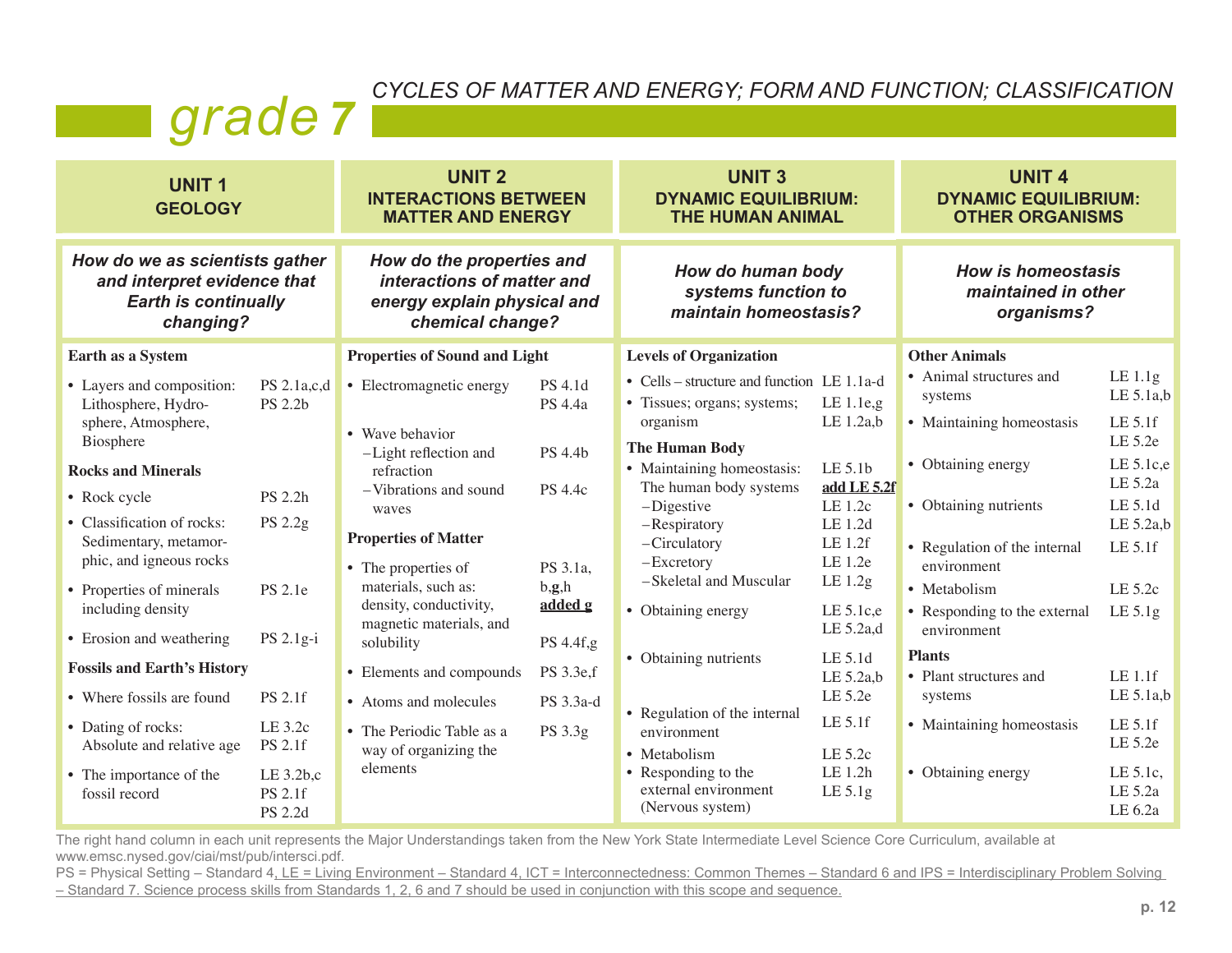#### *CYCLES OF MATTER AND ENERGY; FORM AND FUNCTION; CLASSIFICATION*

### *grade 7*

| <b>UNIT1</b><br><b>GEOLOGY</b>                                                                                                                                                                                                                   |                                              | <b>UNIT 2</b><br><b>INTERACTIONS BETWEEN</b><br><b>MATTER AND ENERGY</b>                                                       |                                                                                         | <b>UNIT3</b><br><b>DYNAMIC EQUILIBRIUM:</b><br><b>THE HUMAN ANIMAL</b>                                                                                                                                                                                                                   | <b>UNIT 4</b><br><b>DYNAMIC EQUILIBRIUM:</b><br><b>OTHER ORGANISMS</b>                                                                                    |                                                                    |
|--------------------------------------------------------------------------------------------------------------------------------------------------------------------------------------------------------------------------------------------------|----------------------------------------------|--------------------------------------------------------------------------------------------------------------------------------|-----------------------------------------------------------------------------------------|------------------------------------------------------------------------------------------------------------------------------------------------------------------------------------------------------------------------------------------------------------------------------------------|-----------------------------------------------------------------------------------------------------------------------------------------------------------|--------------------------------------------------------------------|
| How do we as scientists gather<br>and interpret evidence that<br><b>Earth is continually</b><br>changing?                                                                                                                                        |                                              | How do the properties and<br>interactions of matter and<br>energy explain physical and<br>chemical change?                     |                                                                                         | How do human body<br>systems function to<br>maintain homeostasis?                                                                                                                                                                                                                        | <b>How is homeostasis</b><br>maintained in other<br>organisms?                                                                                            |                                                                    |
| <b>Plate Tectonics</b><br>• Theory of plate movement<br>and evidence supporting the                                                                                                                                                              | <b>PS</b> 2.2c-e                             | <b>Physical and Chemical Changes</b><br>• Characteristics of physical<br>changes:                                              | PS 3.2a                                                                                 | <b>General Skills</b><br>(from NYS Core Curriculum)<br>- Follow safety procedures in the                                                                                                                                                                                                 | • Obtaining nutrients<br>• Regulation of the internal                                                                                                     | LE 5.1d<br>LE 5.2a,b<br>LE 5.1f                                    |
| theory<br>• Convection currents                                                                                                                                                                                                                  | <b>PS</b> 2.2e<br><b>PS 4.2b</b>             | -Review of phase change/<br>states of matter<br>-Mixtures and solutions                                                        | PS 3.1c-f<br>PS 3.1g                                                                    | classroom and laboratory.<br>- Safely and accurately use the<br>following measurement tools:                                                                                                                                                                                             | environment<br>• Metabolism                                                                                                                               | LE 5.2c                                                            |
| • Buoyancy (relative density)<br>• Sea-floor spreading<br>• Earthquakes: faulting and                                                                                                                                                            | <b>PS</b> 3.1i<br>PS 2.2a,f<br>PS $2.2a,c,f$ | -Temperature and its<br>effect on solubility                                                                                   | PS 3.2b<br>PS 3.1b<br><b>PS 4.2e</b>                                                    | - metric ruler<br>- stopwatch (for pulse rate)<br>- thermometer                                                                                                                                                                                                                          | • Responding to the external<br>environment<br><b>One-celled Organisms</b>                                                                                | LE 5.1g                                                            |
| folding of the earth's crust<br>• Volcanoes                                                                                                                                                                                                      | PS 2.2a,f                                    | • Characteristics of chemical<br>changes                                                                                       | PS 3.2c,d                                                                               | - Use appropriate units for measured<br>or calculated values.                                                                                                                                                                                                                            | • Unicellular vs. multicellular LE 1.1d,g<br>organisms                                                                                                    |                                                                    |
| • Mountain building<br>• Topography of Earth's surface PS 2.2a,f                                                                                                                                                                                 | PS 2.2a,f                                    | <b>Understanding Chemical Reactions:</b><br>deleted Photosynthesis and Respiration                                             |                                                                                         | - Sequence events.<br>- Identify cause-and-effect                                                                                                                                                                                                                                        | • Maintaining homeostasis                                                                                                                                 | LE 5.1f<br>LE 5.2e                                                 |
| <b>General Skills</b><br>(from NYS Core Curriculum)<br>- Follow safety procedures in the<br>classroom and laboratory.<br>- Safely and accurately use the following<br>measurement tools:<br>- metric ruler<br>- balance<br>- graduated cylinder. |                                              | deleted<br>• Law of Conservation<br>of Mass<br>• Energy changes in chemical<br>reactions<br>• Law of Conservation of<br>Energy | deleted LE 1.2d<br>LE 5.lc,d<br>LE 5.2a<br>LE 6.2a,b<br>PS 3.2e<br>PS 4.3a<br>PS 4.5a,b | relationships.<br><b>Living Environment Skills</b><br>(from NYS Core Curriculum)<br>- Manipulate a compound microscope<br>to view microscopic objects (look at<br>different types of cells and tissues).<br>- Determine the size of a microscopic<br>object using a compound microscope. | • Obtaining energy<br>• Obtaining nutrients<br>• Regulation of the internal<br>environment<br>• Metabolism<br>• Responding to the external<br>environment | LE 5.1c,e<br>LE 5.1d<br>LE 5.2a,b<br>LE 5.1f<br>LE 5.2c<br>LE 5.1g |

The right hand column in each unit represents the Major Understandings taken from the New York State Intermediate Level Science Core Curriculum, available at www.emsc.nysed.gov/ciai/mst/pub/intersci.pdf.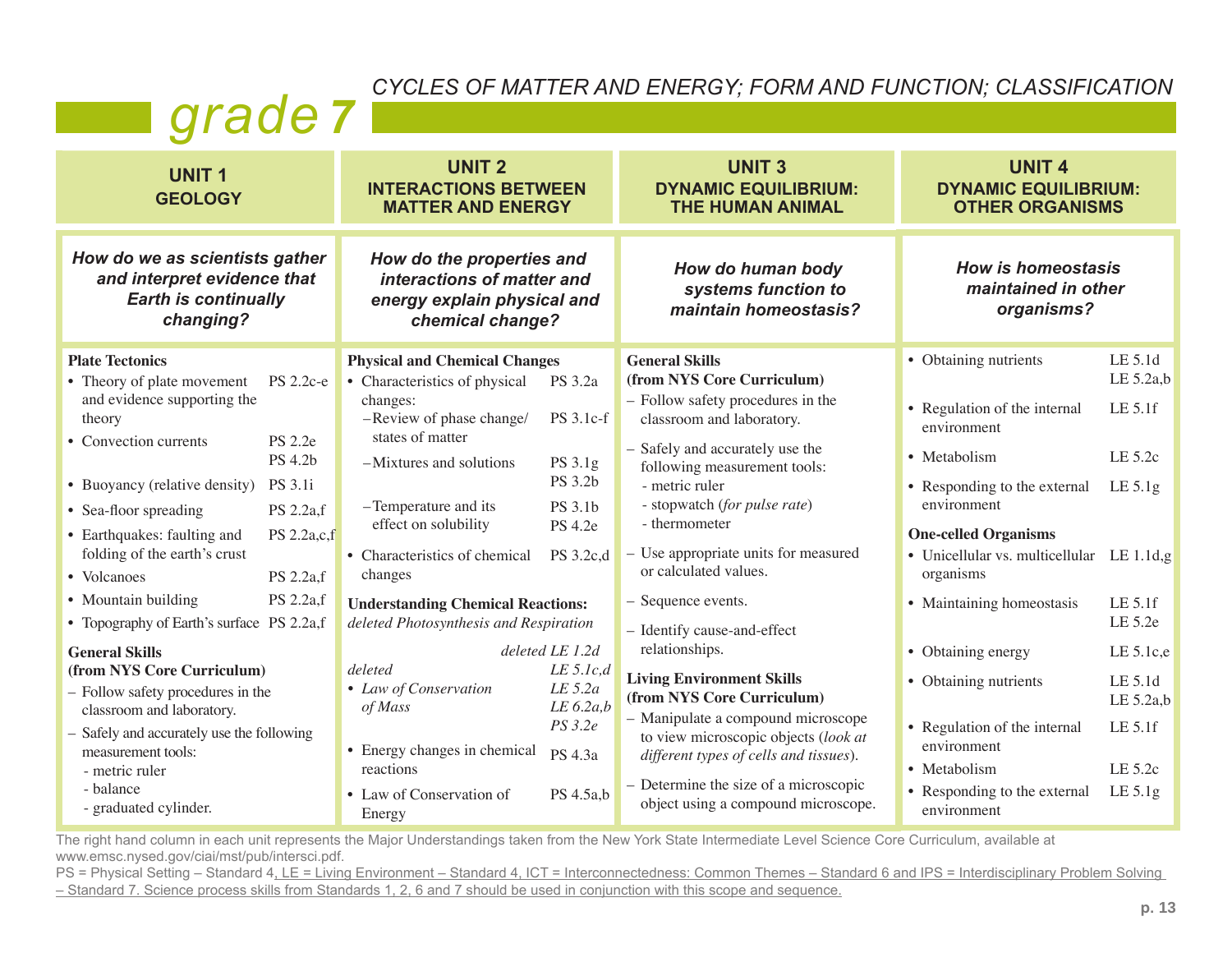#### *CYCLES OF MATTER AND ENERGY; FORM AND FUNCTION; CLASSIFICATION*

| grade 7 |  |
|---------|--|
|         |  |

| <b>UNIT1</b><br><b>GEOLOGY</b>                                                                                                                                                                                                                                                                                                                                                                                                                                                                                                                                                                                                                                                                                                                                                                    | <b>UNIT 2</b><br><b>INTERACTIONS BETWEEN</b><br><b>MATTER AND ENERGY</b>                                                                                                                                                                                                                                                                                                                                                                                                                                                                                                                                              | <b>UNIT3</b><br><b>DYNAMIC EQUILIBRIUM:</b><br><b>THE HUMAN ANIMAL</b>                                                                                                                                                                                       | <b>UNIT 4</b><br><b>DYNAMIC EQUILIBRIUM:</b><br><b>OTHER ORGANISMS</b>                                                                                                                                                                                                                                                                                                                                                                                                                                                                       |
|---------------------------------------------------------------------------------------------------------------------------------------------------------------------------------------------------------------------------------------------------------------------------------------------------------------------------------------------------------------------------------------------------------------------------------------------------------------------------------------------------------------------------------------------------------------------------------------------------------------------------------------------------------------------------------------------------------------------------------------------------------------------------------------------------|-----------------------------------------------------------------------------------------------------------------------------------------------------------------------------------------------------------------------------------------------------------------------------------------------------------------------------------------------------------------------------------------------------------------------------------------------------------------------------------------------------------------------------------------------------------------------------------------------------------------------|--------------------------------------------------------------------------------------------------------------------------------------------------------------------------------------------------------------------------------------------------------------|----------------------------------------------------------------------------------------------------------------------------------------------------------------------------------------------------------------------------------------------------------------------------------------------------------------------------------------------------------------------------------------------------------------------------------------------------------------------------------------------------------------------------------------------|
| How do we as scientists gather<br>and interpret evidence that<br><b>Earth is continually</b><br>changing?                                                                                                                                                                                                                                                                                                                                                                                                                                                                                                                                                                                                                                                                                         | How do the properties and<br>interactions of matter and<br>energy explain physical and<br>chemical change?                                                                                                                                                                                                                                                                                                                                                                                                                                                                                                            | How do human body<br>systems function to<br>maintain homeostasis?                                                                                                                                                                                            | <b>How is homeostasis</b><br>maintained in other<br>organisms?                                                                                                                                                                                                                                                                                                                                                                                                                                                                               |
| - Use appropriate units for measured or<br>calculated values.<br>- Recognize and analyze patterns and<br>trends.<br>- Classify objects according to an<br>established scheme and a student-<br>generated scheme.<br>- Sequence events.<br>- Use indicators and interpret results.<br><b>Living Environment Skills</b><br>(from NYS Core Curriculum)<br>(if using microscopes to look at crystals)<br>- Manipulate a compound microscope to<br>view microscopic objects.<br>- Determine the size of a microscopic<br>object, using a compound<br>microscope.<br><b>Physical Setting Skills</b><br>(from NYS Core Curriculum)<br>- Given the latitude and longitude of a<br>location, indicate its position on a map<br>and determine the latitude and longi-<br>tude of a given location on a map. | PS 3.3d<br>• Interactions among atoms<br>and/or molecules result in<br>chemical reactions.<br>deleted PHOTOSYNTHESIS and<br><b>RESPIRATION</b> )<br>deleted<br>• as context for chemical change as well<br>as transformation of energy: light;<br>chemical; heat<br><b>General Skills</b><br>(from NYS Core Curriculum)<br>- Follow safety procedures in the<br>classroom and laboratory.<br>- Safely and accurately use the<br>following measurement tools:<br>- balance<br>- graduated cylinder<br>- thermometer<br>- spring scale<br>- voltmeter.<br>- Use appropriate units for measured<br>or calculated values. | - Interpret and/or illustrate the energy<br>flow in a food chain, energy pyramid,<br>or food web (with regard to nutrients<br>and calories).<br>- Identify pulse points and pulse rates.<br>- Identify structure and function<br>relationships in organisms. | <b>General Skills</b><br>(from NYS Core Curriculum)<br>- Follow safety procedures in the<br>classroom and laboratory.<br>- Safely and accurately use the<br>following measurement tool:<br>- metric ruler.<br>- Use appropriate units for measured<br>or calculated values.<br>- Recognize and analyze patterns and<br>trends.<br>- Classify objects according to an<br>established scheme and a<br>student-generated scheme.<br>- Develop and use a dichotomous key.<br>- Sequence events.<br>- Identify cause-and-effect<br>relationships. |

The right hand column in each unit represents the Major Understandings taken from the New York State Intermediate Level Science Core Curriculum, available at www.emsc.nysed.gov/ciai/mst/pub/intersci.pdf.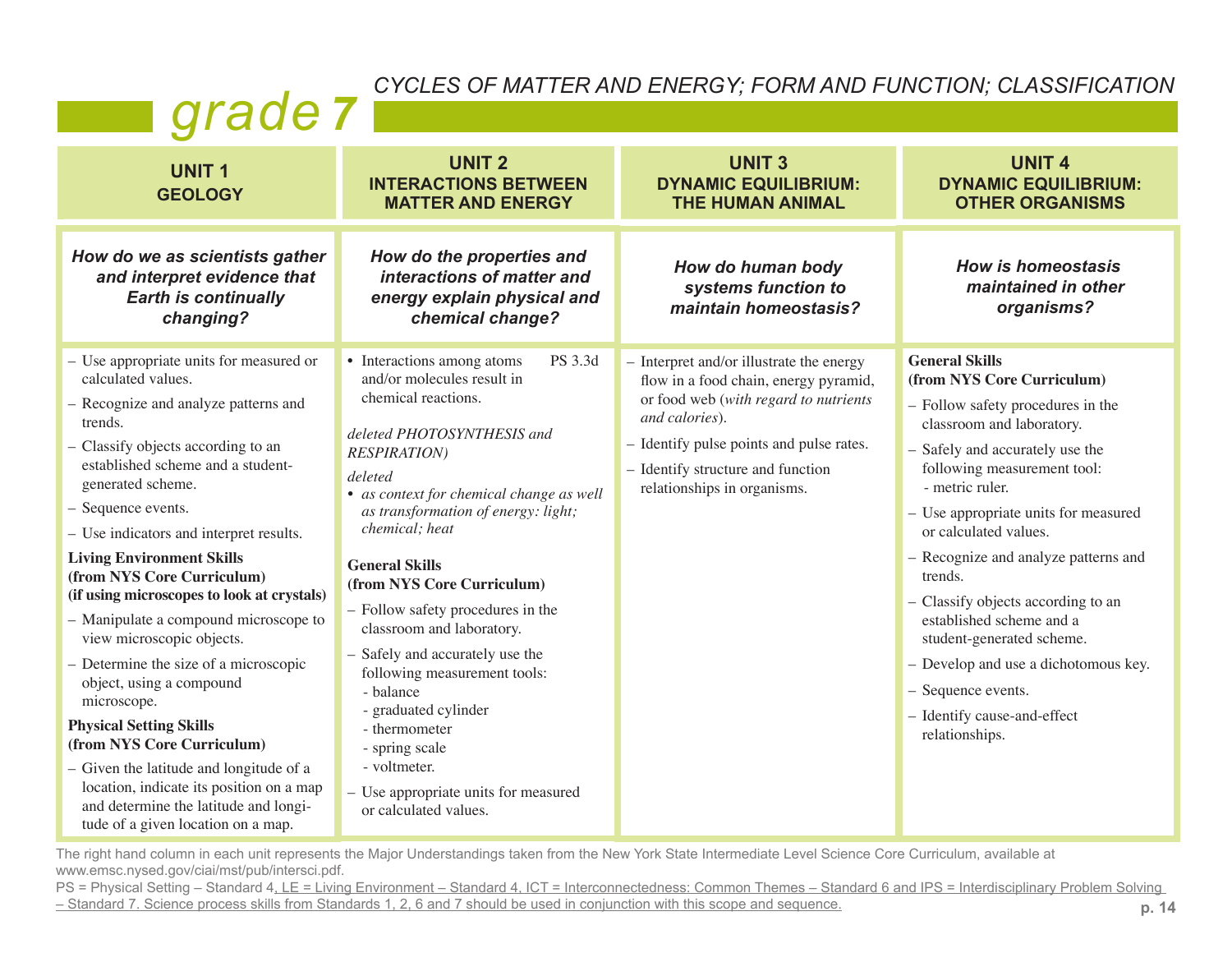#### *CYCLES OF MATTER AND ENERGY; FORM AND FUNCTION; CLASSIFICATION*

## **grade** 7

| <b>UNIT1</b><br><b>GEOLOGY</b>                                                                                               | <b>UNIT 2</b><br><b>INTERACTIONS BETWEEN</b><br><b>MATTER AND ENERGY</b>                                   | <b>UNIT3</b><br><b>DYNAMIC EQUILIBRIUM:</b><br><b>THE HUMAN ANIMAL</b> | <b>UNIT 4</b><br><b>DYNAMIC EQUILIBRIUM:</b><br><b>OTHER ORGANISMS</b>          |
|------------------------------------------------------------------------------------------------------------------------------|------------------------------------------------------------------------------------------------------------|------------------------------------------------------------------------|---------------------------------------------------------------------------------|
| How do we as scientists gather<br>and interpret evidence that<br><b>Earth is continually</b><br>changing?                    | How do the properties and<br>interactions of matter and<br>energy explain physical and<br>chemical change? | How do human body<br>systems function to<br>maintain homeostasis?      | <b>How is homeostasis</b><br>maintained in other<br>organisms?                  |
| - Using identification tests and a flow<br>chart, identify mineral samples.                                                  | - Recognize and analyze patterns and<br>trends.                                                            |                                                                        | <b>Living Environment Skills</b><br>(from NYS Core Curriculum)                  |
| - Use a diagram of the rock cycle to<br>determine geological processes that led<br>to the formation of a specific rock type. | - Classify objects according to an<br>established scheme and a student-<br>generated scheme.               |                                                                        | - Manipulate a compound microscope to<br>view microscopic objects.              |
| - Plot the location of recent earthquake                                                                                     | - Sequence events.                                                                                         |                                                                        | - Determine the size of a microscopic<br>object using a compound microscope.    |
| and volcanic activity on a map and<br>identify patterns of distribution.                                                     | - Use indicators and interpret results.                                                                    |                                                                        | - Prepare a wet mount slide.                                                    |
| - Use a magnetic compass to find<br>cardinal directions.                                                                     | <b>Physical Setting Skills</b><br>(from NYS Core Curriculum)                                               |                                                                        | - Use appropriate staining techniques.<br>- Classify living things according to |
| - Measure the angular elevation of an<br>object, using appropriate instruments.                                              | - Determine the density of liquids, and<br>regular- and irregular-shaped solids.                           |                                                                        | a student-generated scheme and an<br>established scheme.                        |
| - Generate and interpret field maps in-<br>cluding topographic and weather maps.                                             | - Using the periodic table, identify an<br>element as a metal, nonmetal, or noble<br>gas.                  |                                                                        | - Identify structure and function<br>relationships in organisms.                |
| - Determine the density of liquids, and<br>regular- and irregular-shaped solids.                                             | - Determine the identity of an unknown<br>element, using physical and chemical                             |                                                                        |                                                                                 |
| - Determine the volume of a regular- and<br>an irregular-shaped solid, using water<br>displacement.                          | properties.<br>- Using appropriate resources, separate<br>the parts of a mixture.                          |                                                                        |                                                                                 |
| - Determine the identity of an unknown<br>element, using physical and chemical<br>properties.                                | - Determine the electrical conductivity<br>of a material, using a simple circuit.                          |                                                                        |                                                                                 |

The right hand column in each unit represents the Major Understandings taken from the New York State Intermediate Level Science Core Curriculum, available at www.emsc.nysed.gov/ciai/mst/pub/intersci.pdf.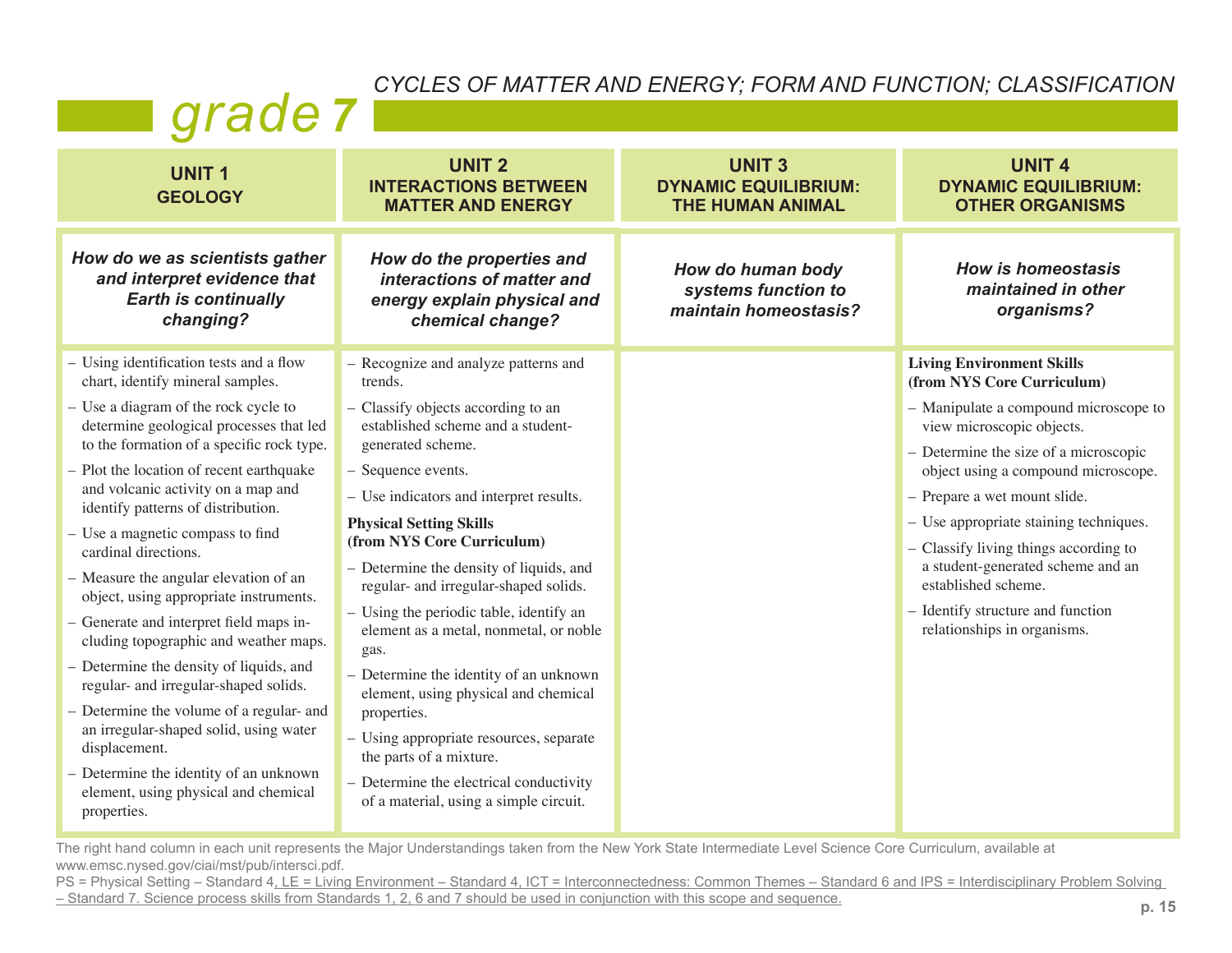## *grade 8*

| <b>UNIT1</b><br><b>REPRODUCTION, HEREDITY,</b><br><b>AND EVOLUTION</b><br>(see changes below)                                                                                                                                                                                                                                                        |                                                                                                    | <b>UNIT 2 (previously Unit 4-</b><br>no other changes)<br><b>FORCES AND MOTION ON</b><br><b>EARTH</b>                                                                                                                                                                                                                                                        |                                                              | <b>UNIT3</b><br><b>EARTH, SUN, MOON</b><br><b>SYSTEM</b><br>(no changes)                                                                                                                                                                                                       |                                                                                                          | <b>UNIT 4 (previously Unit 2-</b><br>no other changes)<br><b>HUMANS IN THEIR ENVIRONMENT:</b><br><b>NEEDS AND TRADEOFFS</b><br><b>(EXIT PROJECTS)</b> |                                                                                                                                                                               |
|------------------------------------------------------------------------------------------------------------------------------------------------------------------------------------------------------------------------------------------------------------------------------------------------------------------------------------------------------|----------------------------------------------------------------------------------------------------|--------------------------------------------------------------------------------------------------------------------------------------------------------------------------------------------------------------------------------------------------------------------------------------------------------------------------------------------------------------|--------------------------------------------------------------|--------------------------------------------------------------------------------------------------------------------------------------------------------------------------------------------------------------------------------------------------------------------------------|----------------------------------------------------------------------------------------------------------|-------------------------------------------------------------------------------------------------------------------------------------------------------|-------------------------------------------------------------------------------------------------------------------------------------------------------------------------------|
| How does life on Earth continue<br>and adapt in response to<br>environmental change?                                                                                                                                                                                                                                                                 |                                                                                                    | How do we apply the laws of<br>motion to explain the move-<br>ment of objects on Earth?                                                                                                                                                                                                                                                                      |                                                              | What roles do forces play<br>in the patterns and stability<br>of the Solar System?                                                                                                                                                                                             |                                                                                                          | How does human consumption<br>of resources impact the<br>environment and our health?                                                                  |                                                                                                                                                                               |
| <b>Reproductive Patterns and the</b><br><b>Continuity of Life</b><br>• Asexual Reproduction,<br>e.g., Binary fission in<br>unicellular organisms,<br>budding, and vegetative<br>propagation.<br>• Sexual Reproduction –<br>formation of gametes<br>• Compare and contrast<br>results, contexts, advan-<br>tages and disadvantages of<br>each method. | LE 2.1d<br>$LE$ 4.1a,b<br>LE 2.1e<br>LE 4.1a,c,d<br>LE 4.2b<br>LE 4.4c<br>LE 4.1a                  | <b>Motion and Newton's Laws</b><br>• Patterns of motion, frame<br>of reference and position,<br>direction, and speed.<br>• Newton's First Law of<br>Motion: Inertia<br>• Newton's Second Law:<br>$F = ma$ (conceptual<br>understanding as opposed<br>to teaching the formula)<br>• Newton's Third Law:<br>For every action there is an<br>equal and opposite | PS 5.1a,b<br>PS 5.1c<br>PS 5.1d<br><b>PS</b> 5.1e<br>PS 5.2b | <b>Seasons and Cycles: Relationships</b><br>Among the Sun, Earth, and Moon<br>• Day: rotation<br>• Year: revolution<br>• Seasons: tilt of Earth's<br>axis of rotation<br>• Phases of the Moon<br>• Eclipses<br>• Tides<br><b>Solar System</b><br>• Classification of celestial | PS 1.1e,h<br>PS 1.1e,h<br><b>PS</b> 1.1i<br>PS 1.1g<br><b>PS</b> 1.1e<br><b>PS</b> 1.1e<br>$PS 1.1a-c,j$ | <b>Natural Resources and Energy</b><br>• Energy needs<br>• Renewable and non-<br>renewable sources of<br>energy                                       | LE 3.2a<br>PS 4.1a-d<br>PS 4.4d,e<br>ICT 1.1-1.4,<br>$2.1 - 2.3, 4.1,$<br>4.2, 5.1, 5.2,<br>6.1, 6.2<br>IPS 1.1-1.4<br><b>IPS 2.1</b><br>PS 4.1a,b<br>ICT 5.1, 5.2<br>LE 3.2a |
| Patterns of Development and the<br><b>Continuity of Life</b><br>• Patterns of development<br>in plants<br>• Patterns of development<br>in animals<br>• Cell division-growth,<br>maintenance, and repair<br>-Cancer is the result of<br>abnormal cell division                                                                                        | LE 4.3a, b,c,<br>e,f added b<br>LE $4.3a$ , $b$ , c,<br>$d, f$ added $b$<br>$LE$ 4.4a,b<br>LE 4.4d | reaction; Force as an<br>interaction                                                                                                                                                                                                                                                                                                                         |                                                              | objects: stars including<br>the sun; planets; comets;<br>moons; and asteroids.<br>• Patterns of motion, frame<br>of reference and position,<br>direction, and speed.                                                                                                           | PS 1.1c-i<br>PS 5.1a-c                                                                                   | • Material needs<br>• Renewable and non-<br>renewable sources<br>of materials                                                                         | ICT 1.1-1.4,<br>$2.1 - 2.3, 4.1,$<br>4.2, 5.1, 5.2,<br>6.1, 6.2<br>IPS 1.1-1.4<br><b>IPS 2.1</b><br>LE 6.1c<br>ICT 5.1, 5.2                                                   |

The right hand column in each unit represents the Major Understandings taken from the New York State Intermediate Level Science Core Curriculum, available at www.emsc.nysed.gov/ciai/mst/pub/intersci.pdf.

PS = Physical Setting – Standard 4, LE = Living Environment – Standard 4, ICT = Interconnectedness: Common Themes – Standard 6 and IPS = Interdisciplinary Problem Solving – Standard 7. Science process skills from Standards 1, 2, 6 and 7 should be used in conjunction with this scope and sequence.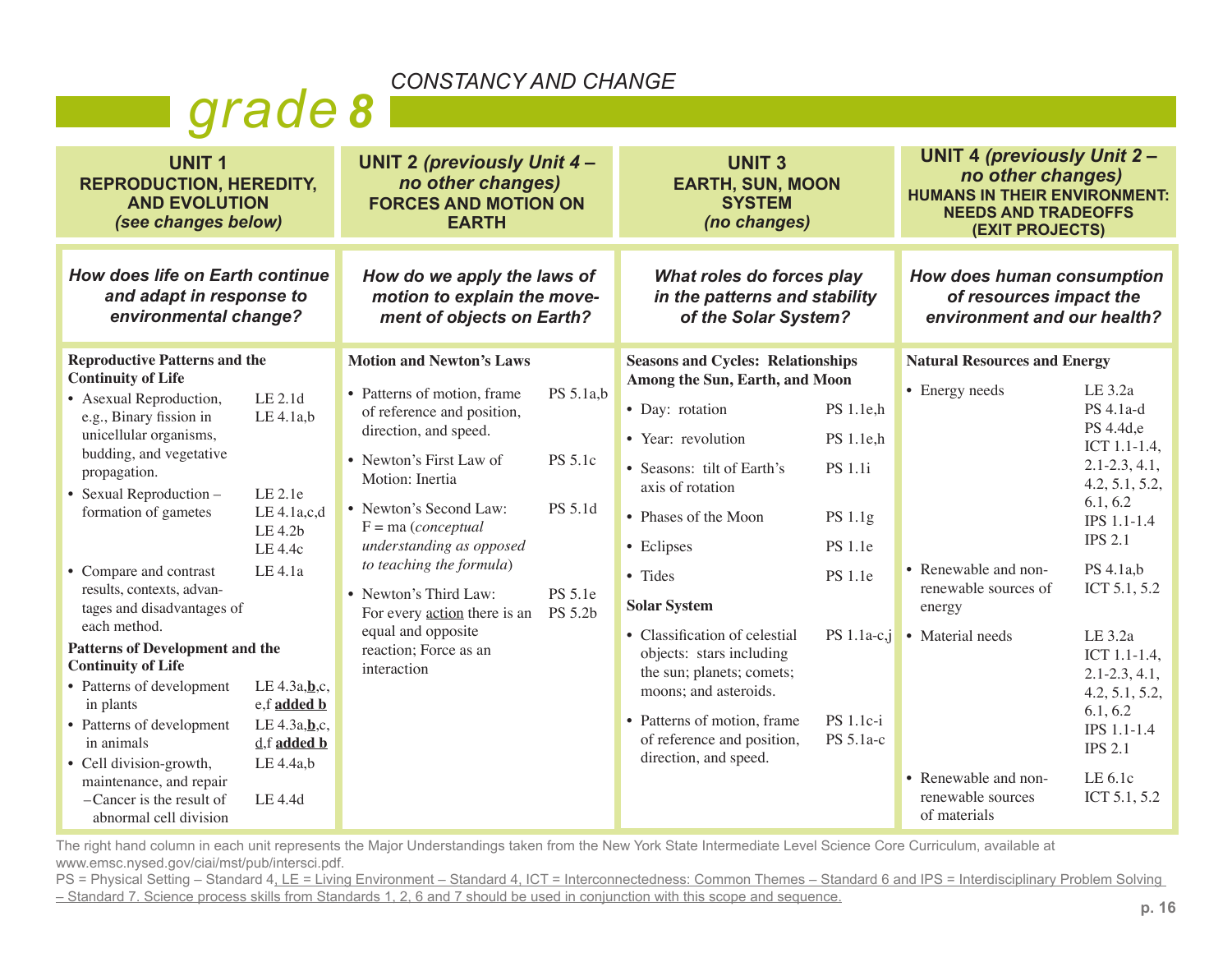## *grade 8*

| <b>UNIT 2 (previously Unit 4-</b><br>no other changes)<br><b>FORCES AND MOTION ON</b><br><b>EARTH</b>                                                                                                                                                                                                                                                                                                                                                                                                                                                        | <b>UNIT 3</b><br><b>EARTH, SUN, MOON</b><br><b>SYSTEM</b><br>(no changes)                                                                                                                                                                                                                                                                                                                                                                                                                                                                                                                                   | <b>UNIT 4 (previously Unit 2-</b><br>no other changes)<br><b>HUMANS IN THEIR ENVIRONMENT:</b><br><b>NEEDS AND TRADEOFFS</b><br><b>(EXIT PROJECTS)</b>                                                                                                                                                                                                                                                                                                                                                                                                                                                                                                                                                                                                                                                              |
|--------------------------------------------------------------------------------------------------------------------------------------------------------------------------------------------------------------------------------------------------------------------------------------------------------------------------------------------------------------------------------------------------------------------------------------------------------------------------------------------------------------------------------------------------------------|-------------------------------------------------------------------------------------------------------------------------------------------------------------------------------------------------------------------------------------------------------------------------------------------------------------------------------------------------------------------------------------------------------------------------------------------------------------------------------------------------------------------------------------------------------------------------------------------------------------|--------------------------------------------------------------------------------------------------------------------------------------------------------------------------------------------------------------------------------------------------------------------------------------------------------------------------------------------------------------------------------------------------------------------------------------------------------------------------------------------------------------------------------------------------------------------------------------------------------------------------------------------------------------------------------------------------------------------------------------------------------------------------------------------------------------------|
| How do we apply the laws of<br>motion to explain the move-<br>ment of objects on Earth?                                                                                                                                                                                                                                                                                                                                                                                                                                                                      | What roles do forces play<br>in the patterns and stability<br>of the Solar System?                                                                                                                                                                                                                                                                                                                                                                                                                                                                                                                          | How does human consumption<br>of resources impact the<br>environment and our health?                                                                                                                                                                                                                                                                                                                                                                                                                                                                                                                                                                                                                                                                                                                               |
| <b>General Skills</b><br>(from NYS Core Curriculum)<br>- Follow safety procedures in the<br>classroom and laboratory.<br>- Safely and accurately use the<br>following measurement tools:<br>- metric ruler<br>- balance<br>- stopwatch<br>- spring scale.<br>- Use appropriate units for measured<br>or calculated values.<br>- Recognize and analyze patterns and<br>trends.<br>- Identify cause-and-effect relationships.<br><b>Physical Setting Skills</b><br>(from NYS Core Curriculum)<br>- Determine the speed and acceleration<br>of a moving object. | • Observe, describe, and<br>compare the effects of<br>balanced and unbalanced<br>forces on the motion of<br>objects.<br>- Newton's First Law<br>PS 5.1c<br>of Motion: Inertia<br>PS 1.1d<br>- gravity<br>PS 5.2a<br><b>General Skills</b><br>(from NYS Core Curriculum)<br>- Follow safety procedures in the<br>classroom and laboratory.<br>- Safely and accurately use the<br>following measurement tools:<br>- metric ruler<br>- stopwatch<br>- spring scale.<br>- Use appropriate units for measured or<br>calculated values.<br>- Recognize and analyze patterns and<br>trends.<br>- Classify objects. | PS $1.1c,e,g,h$ • Environmental concerns:<br>LE 3.2b<br>Acquisition and depletion<br>add<br><b>LE 7.1e</b><br>of resources; Waste dis-<br>posal; Land use and urban LE 7.2c,d<br>growth; Overpopulation;<br>ICT 1.2, 1.4,<br>$2.1 - 2.3, 4.1,$<br>Global Warming; Ozone<br>depletion; Acid rain; Air<br>4.2, 5.1, 5.2,<br>pollution; Water pollution; 6.1, 6.2<br>Impact on other organisms IPS 1.1-1.4<br><b>IPS 2.1</b><br>• Energy conservation<br>PS 4.5a,b<br>ICT 1.1-1.4,<br>$2.1 - 2.3, 4.1,$<br>5.1, 5.2,<br>6.1, 6.2<br>IPS 1.1-1.4<br><b>IPS 2.1</b><br><b>Nutrition and Food Choices:</b><br><b>Impact on the Environment and</b><br>on our Health<br>Environment:<br>• Environmental Toxins:<br>LE 7.2c,d<br><b>ICT 6.1</b><br>pesticides and herbicides;<br>fertilizers; organic waste<br>IPS 1.1-1.4 |
|                                                                                                                                                                                                                                                                                                                                                                                                                                                                                                                                                              |                                                                                                                                                                                                                                                                                                                                                                                                                                                                                                                                                                                                             | <b>IPS 2.1</b>                                                                                                                                                                                                                                                                                                                                                                                                                                                                                                                                                                                                                                                                                                                                                                                                     |
| • The role of the sperm and egg $LE 4.2a,b$<br>$LE$ 3.1a-c                                                                                                                                                                                                                                                                                                                                                                                                                                                                                                   | How does life on Earth continue<br>$LE 2.1a-e$<br>LE 2.2a-c<br>IPS 1.2, 1.3                                                                                                                                                                                                                                                                                                                                                                                                                                                                                                                                 | - Identify cause-and-effect relationships.                                                                                                                                                                                                                                                                                                                                                                                                                                                                                                                                                                                                                                                                                                                                                                         |

The right hand column in each unit represents the Major Understandings taken from the New York State Intermediate Level Science Core Curriculum, available at www.emsc.nysed.gov/ciai/mst/pub/intersci.pdf.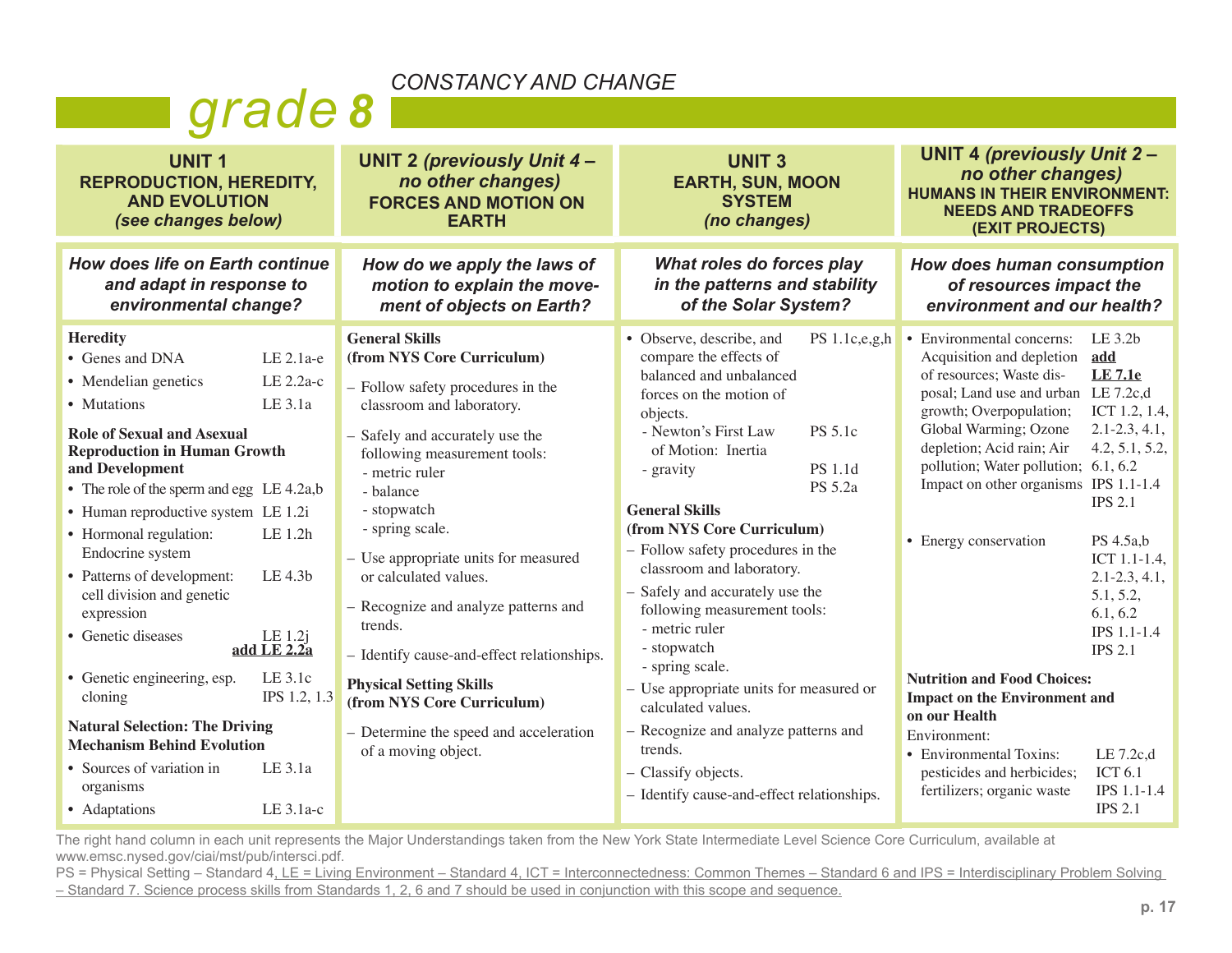## *grade 8*

| <b>UNIT1</b><br><b>REPRODUCTION, HEREDITY,</b><br><b>AND EVOLUTION</b><br>(see changes below)                                                                                                                                                                                                                                                                                                                                                                                                                                                                             |                                              | <b>UNIT 2 (previously Unit 4-</b><br>no other changes)<br><b>FORCES AND MOTION ON</b><br><b>EARTH</b> | <b>UNIT3</b><br><b>EARTH, SUN, MOON</b><br><b>SYSTEM</b><br>(no changes)                                                                                                                                                           | <b>UNIT 4 (previously Unit 2-</b><br>no other changes)<br><b>HUMANS IN THEIR ENVIRONMENT:</b><br><b>NEEDS AND TRADEOFFS</b><br><b>(EXIT PROJECTS)</b>                                                                                                                                                                                 |                                                                                                                                                                                                                                                                                                       |
|---------------------------------------------------------------------------------------------------------------------------------------------------------------------------------------------------------------------------------------------------------------------------------------------------------------------------------------------------------------------------------------------------------------------------------------------------------------------------------------------------------------------------------------------------------------------------|----------------------------------------------|-------------------------------------------------------------------------------------------------------|------------------------------------------------------------------------------------------------------------------------------------------------------------------------------------------------------------------------------------|---------------------------------------------------------------------------------------------------------------------------------------------------------------------------------------------------------------------------------------------------------------------------------------------------------------------------------------|-------------------------------------------------------------------------------------------------------------------------------------------------------------------------------------------------------------------------------------------------------------------------------------------------------|
| How does life on Earth continue<br>and adapt in response to<br>environmental change?                                                                                                                                                                                                                                                                                                                                                                                                                                                                                      |                                              | How do we apply the laws of<br>motion to explain the move-<br>ment of objects on Earth?               | What roles do forces play<br>in the patterns and stability<br>of the Solar System?                                                                                                                                                 | How does human consumption<br>of resources impact the<br>environment and our health?                                                                                                                                                                                                                                                  |                                                                                                                                                                                                                                                                                                       |
| • Competition<br>• Extinction<br>• Evidence for evolution<br><b>General Skills</b><br>(from NYS Core Curriculum)<br>- Follow safety procedures in the<br>classroom and laboratory.<br>- Recognize and analyze patterns and<br>trends.<br>- Sequence events.<br><b>Living Environment Skills</b><br>(from NYS Core Curriculum)<br>- Manipulate a compound microscope<br>to view microscopic objects $(e.g.,$<br>look at cells undergoing mitosis).<br>- Determine the size of a microscopic<br>object using a compound microscope.<br>- Design and use a Punnett square or | LE 3.2a<br>LE 3.2b<br>LE 7.2d<br>LE $3.2c,d$ |                                                                                                       | <b>Physical Setting Skills</b><br>(from NYS Core Curriculum)<br>- Given the latitude and longitude of a<br>location, indicate its position on a map<br>and determine the latitude and longi-<br>tude of a given location on a map. | • Endangered species:<br>Habitat destruction,<br>over fishing<br>• Packaging and solid waste<br>• Water issues: depletion;<br>pollution<br>Homeostasis and Health:<br>• Analyzing nutritional value<br>• Food-borne illness:<br>Infectious disease and the<br>immune system (bacteria,<br>parasites)<br>• System failures: heart dis- | LE $7.2$ <b>b</b> ,c,d<br>added b<br><b>ICT 5.2</b><br>IPS 1.1-1.4<br><b>IPS 2.1</b><br><b>ICT 5.2</b><br>IPS 1.1-1.4<br><b>IPS 2.1</b><br>LE 7.2c,d<br><b>ICT 5.2</b><br>IPS 1.1-1.4<br><b>IPS 2.1</b><br>LE $5.2a,b$<br>ICT $6.1$<br>LE 1.2j<br>LE 5.2f<br>IPS 1.1-1.4<br><b>IPS 2.1</b><br>LE 1.2j |
| a pedigree chart to predict the<br>probability of certain traits.<br>- Classify living things (evolutionary<br>relationships).                                                                                                                                                                                                                                                                                                                                                                                                                                            |                                              |                                                                                                       |                                                                                                                                                                                                                                    | ease; high blood pressure;<br>colon cancer; epidemics<br>of childhood obesity and<br>diabetes; osteoporosis                                                                                                                                                                                                                           | LE 4.4d<br>LE 5.2f<br>IPS 1.1-1.4<br><b>IPS 2.1</b>                                                                                                                                                                                                                                                   |

The right hand column in each unit represents the Major Understandings taken from the New York State Intermediate Level Science Core Curriculum, available at www.emsc.nysed.gov/ciai/mst/pub/intersci.pdf.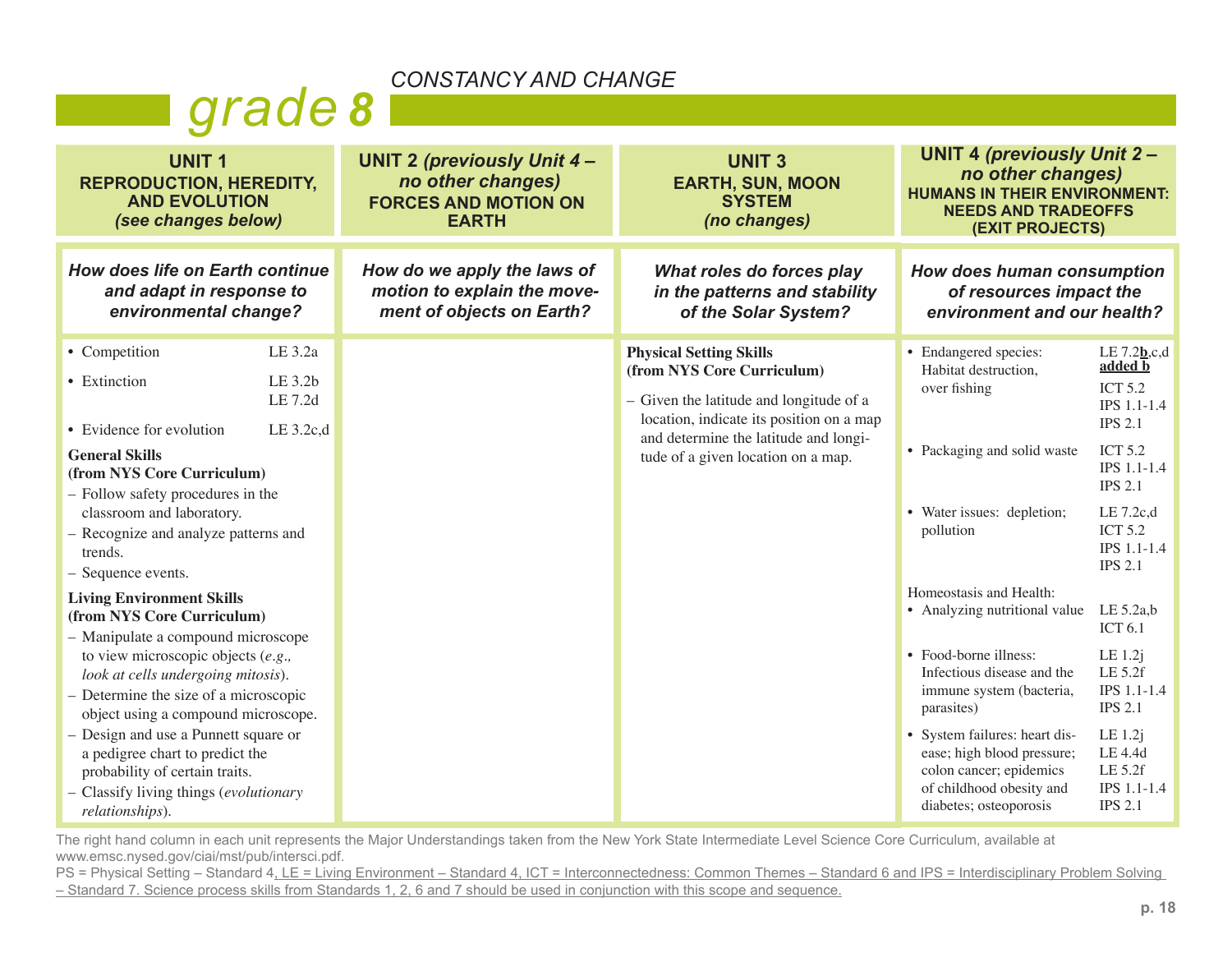| <u>UUNUIANUI AND UIANUL</u>                                                                   |                                                                                                       |                                                                                    |                                                                                                                                                |  |  |  |  |
|-----------------------------------------------------------------------------------------------|-------------------------------------------------------------------------------------------------------|------------------------------------------------------------------------------------|------------------------------------------------------------------------------------------------------------------------------------------------|--|--|--|--|
| grade 8                                                                                       |                                                                                                       |                                                                                    |                                                                                                                                                |  |  |  |  |
| <b>UNIT1</b><br><b>REPRODUCTION, HEREDITY,</b><br><b>AND EVOLUTION</b><br>(see changes below) | <b>UNIT 2 (previously Unit 4-</b><br>no other changes)<br><b>FORCES AND MOTION ON</b><br><b>EARTH</b> | <b>UNIT 3</b><br><b>EARTH, SUN, MOON</b><br><b>SYSTEM</b><br>(no changes)          | <b>UNIT 4 (previously Unit 2-</b><br>no other changes)<br><b>HUMANS IN THEIR ENVIRONMENT:</b><br><b>NEEDS AND TRADEOFFS</b><br>(EXIT PROJECTS) |  |  |  |  |
| How does life on Earth continue<br>and adapt in response to envi-<br>ronmental change?        | How do we apply the laws of<br>motion to explain the move-<br>ment of objects on Earth?               | What roles do forces play<br>in the patterns and stability<br>of the Solar System? | How does human consumption<br>of resources impact the<br>environment and our health?                                                           |  |  |  |  |
| - Identify cause-and-effect<br>relationships.                                                 |                                                                                                       |                                                                                    | <b>General Skills</b><br>(from NYS Core Curriculum)                                                                                            |  |  |  |  |
| - Identify structure and function<br>relationships in organisms.                              |                                                                                                       |                                                                                    | - Follow safety procedures in the<br>classroom and laboratory.                                                                                 |  |  |  |  |
|                                                                                               |                                                                                                       |                                                                                    | - Safely and accurately use the<br>following measurement tools:<br>(depends on project).                                                       |  |  |  |  |
|                                                                                               |                                                                                                       |                                                                                    | - Use appropriate units for measured<br>or calculated values.                                                                                  |  |  |  |  |
|                                                                                               |                                                                                                       |                                                                                    | - Recognize and analyze patterns and<br>trends.                                                                                                |  |  |  |  |
|                                                                                               |                                                                                                       |                                                                                    | - Sequence events.                                                                                                                             |  |  |  |  |
|                                                                                               |                                                                                                       |                                                                                    | - Identify cause-and-effect<br>relationships.                                                                                                  |  |  |  |  |
|                                                                                               |                                                                                                       |                                                                                    | - Use indicators and interpret results.                                                                                                        |  |  |  |  |
|                                                                                               |                                                                                                       |                                                                                    | [Note: Physical Setting and Living<br>Environment skills will vary depending<br>on projects pursued.]                                          |  |  |  |  |
|                                                                                               |                                                                                                       |                                                                                    |                                                                                                                                                |  |  |  |  |

The right hand column in each unit represents the Major Understandings taken from the New York State Intermediate Level Science Core Curriculum, available at www.emsc.nysed.gov/ciai/mst/pub/intersci.pdf.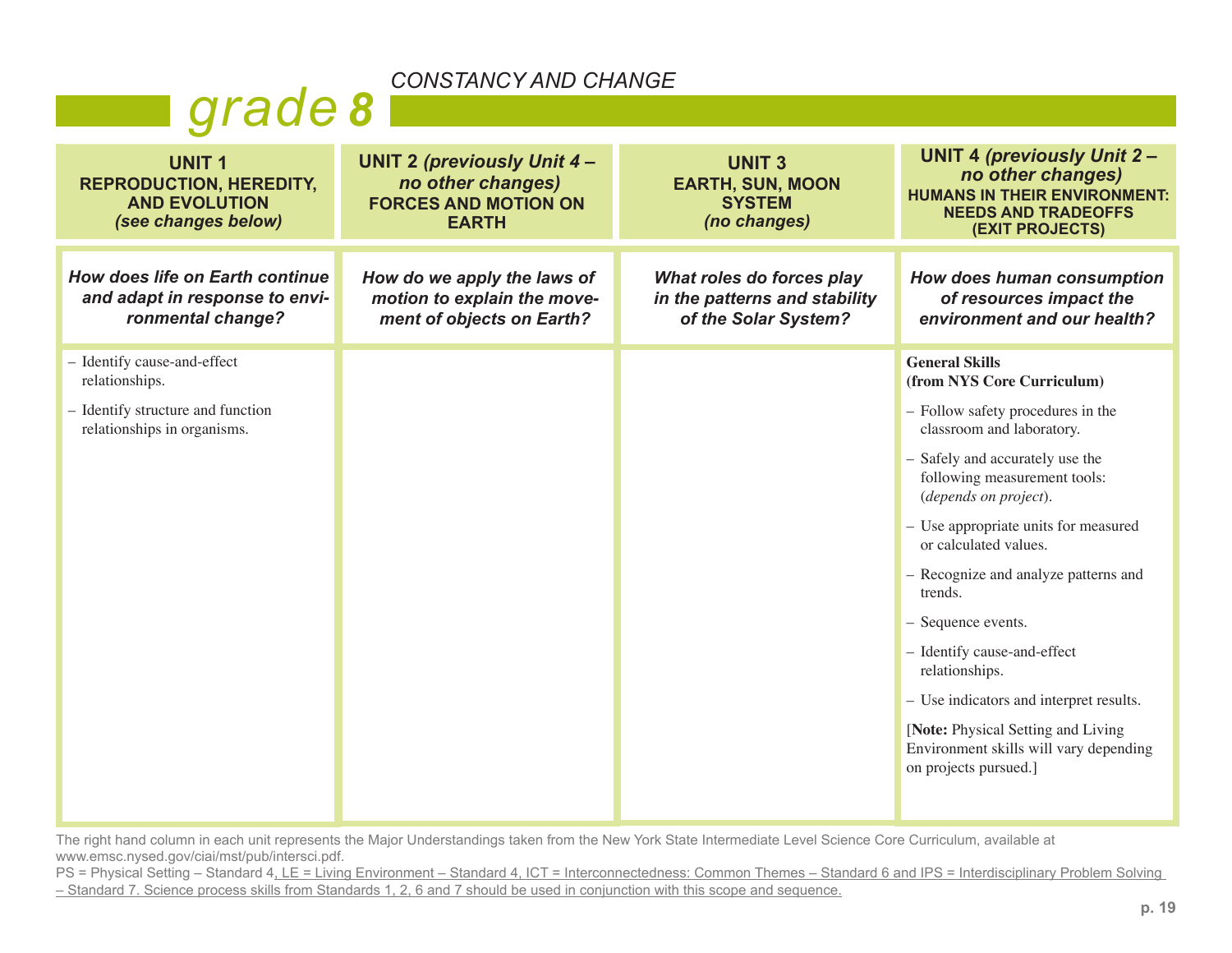## *grade 8*

| How does life on Earth contin-<br>ue and adapt in response to<br>environmental change? | How do we apply the laws of<br>motion to explain the move-<br>ment of objects on Earth? | What roles do forces play<br>in the patterns and stability<br>of the Solar System? | How does human consumption<br>of resources impact the<br>environment and our health?                      |
|----------------------------------------------------------------------------------------|-----------------------------------------------------------------------------------------|------------------------------------------------------------------------------------|-----------------------------------------------------------------------------------------------------------|
|                                                                                        |                                                                                         |                                                                                    | <b>Living Environment</b>                                                                                 |
|                                                                                        |                                                                                         |                                                                                    | - Interpret and/or illustrate the energy<br>flow in a food chain, energy pyramid,<br>or food web.         |
|                                                                                        |                                                                                         |                                                                                    | - Identify structure and function<br>relationships in organisms (within<br>the study of system failures). |
|                                                                                        |                                                                                         |                                                                                    | <b>Physical Setting:</b>                                                                                  |
|                                                                                        |                                                                                         |                                                                                    | Look for opportunities to address density,<br>as this is a significant concept for the<br>ILSE.           |
|                                                                                        |                                                                                         |                                                                                    |                                                                                                           |
|                                                                                        |                                                                                         |                                                                                    |                                                                                                           |

The right hand column in each unit represents the Major Understandings taken from the New York State Intermediate Level Science Core Curriculum, available at www.emsc.nysed.gov/ciai/mst/pub/intersci.pdf.